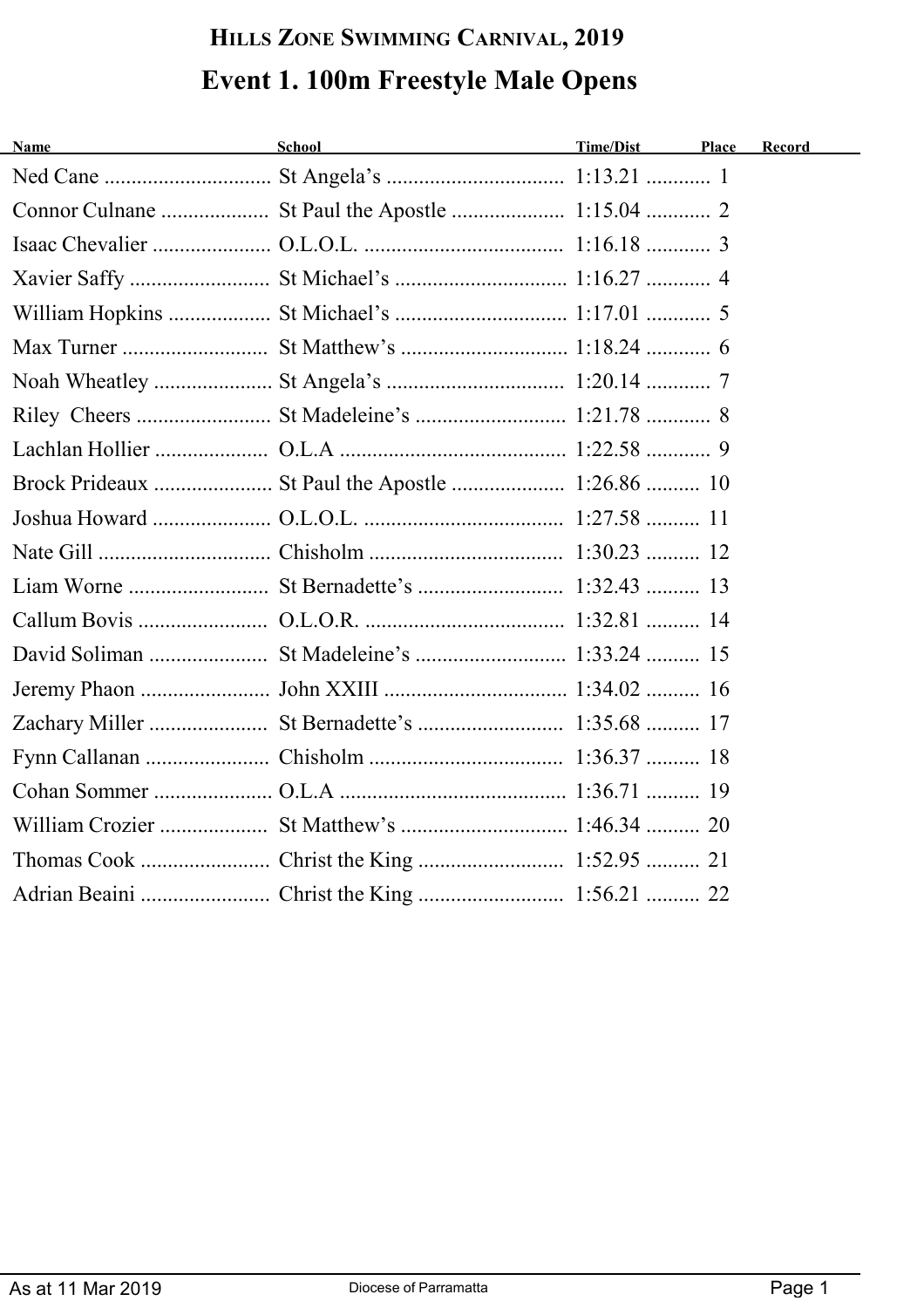# **HILLS ZONE SWIMMING CARNIVAL, 2019 Event 2. 100m Freestyle Female Opens**

| <b>Name</b> | School and the state of the state of the state of the state of the state of the state of the state of the state of the state of the state of the state of the state of the state of the state of the state of the state of the | Time/Dist | <b>Place</b> | Record |
|-------------|--------------------------------------------------------------------------------------------------------------------------------------------------------------------------------------------------------------------------------|-----------|--------------|--------|
|             |                                                                                                                                                                                                                                |           |              |        |
|             |                                                                                                                                                                                                                                |           |              |        |
|             |                                                                                                                                                                                                                                |           |              |        |
|             |                                                                                                                                                                                                                                |           |              |        |
|             |                                                                                                                                                                                                                                |           |              |        |
|             |                                                                                                                                                                                                                                |           |              |        |
|             |                                                                                                                                                                                                                                |           |              |        |
|             |                                                                                                                                                                                                                                |           |              |        |
|             |                                                                                                                                                                                                                                |           |              |        |
|             |                                                                                                                                                                                                                                |           |              |        |
|             |                                                                                                                                                                                                                                |           |              |        |
|             |                                                                                                                                                                                                                                |           |              |        |
|             |                                                                                                                                                                                                                                |           |              |        |
|             |                                                                                                                                                                                                                                |           |              |        |
|             |                                                                                                                                                                                                                                |           |              |        |
|             |                                                                                                                                                                                                                                |           |              |        |
|             |                                                                                                                                                                                                                                |           |              |        |
|             | Georgina Mouawad  St Paul the Apostle  1:37.58  18                                                                                                                                                                             |           |              |        |
|             |                                                                                                                                                                                                                                |           |              |        |
|             |                                                                                                                                                                                                                                |           |              |        |
|             |                                                                                                                                                                                                                                |           |              |        |
|             |                                                                                                                                                                                                                                |           |              |        |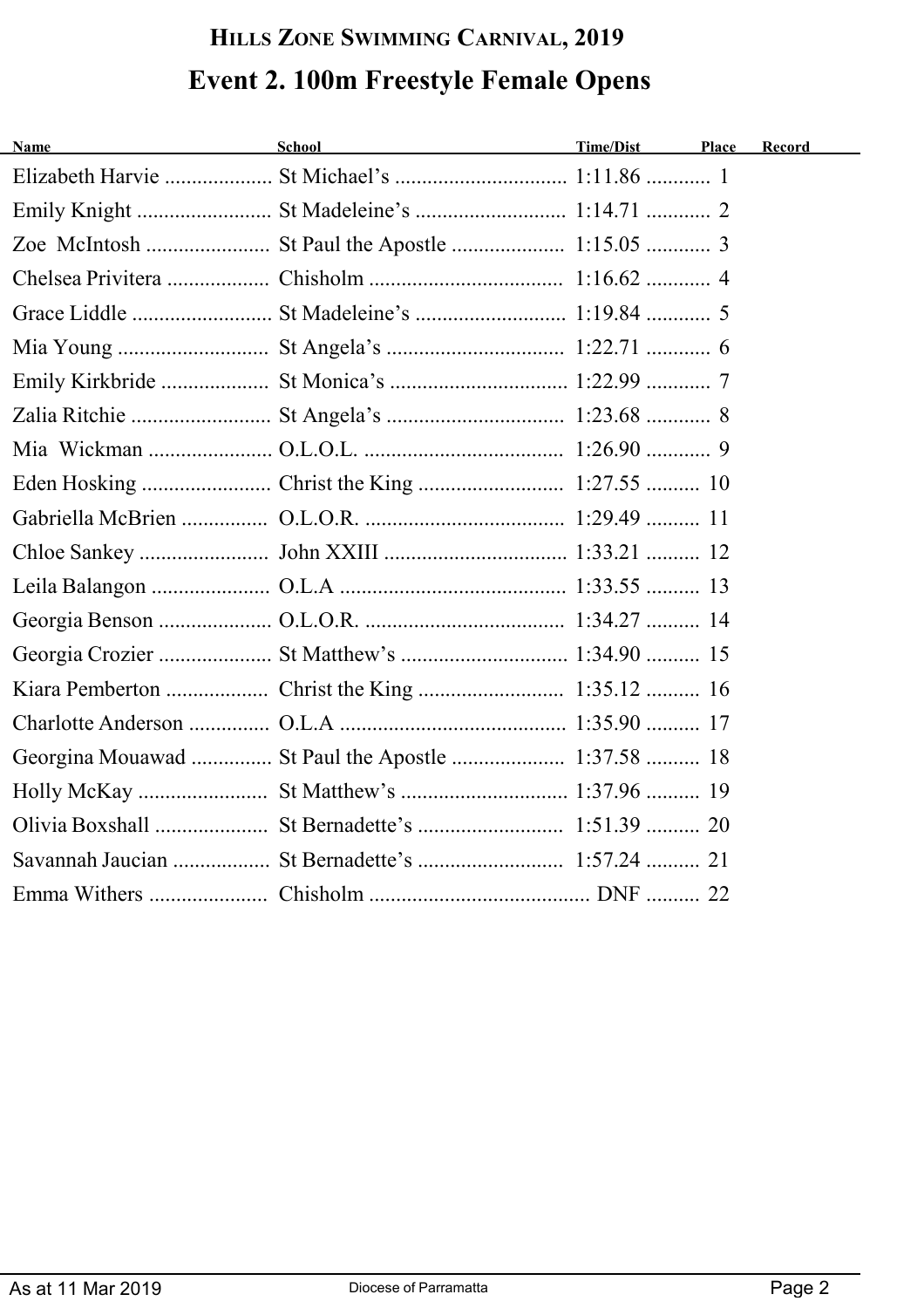# **HILLS ZONE SWIMMING CARNIVAL, 2019 Event 3. 50m Freestyle Male 8 Years**

| Name and the state of the state of the state of the state of the state of the state of the state of the state of the state of the state of the state of the state of the state of the state of the state of the state of the s | School and the state of the state of the state of the state of the state of the state of the state of the state of the state of the state of the state of the state of the state of the state of the state of the state of the | Time/Dist Place | <b>Record</b> |
|--------------------------------------------------------------------------------------------------------------------------------------------------------------------------------------------------------------------------------|--------------------------------------------------------------------------------------------------------------------------------------------------------------------------------------------------------------------------------|-----------------|---------------|
|                                                                                                                                                                                                                                |                                                                                                                                                                                                                                |                 |               |
|                                                                                                                                                                                                                                |                                                                                                                                                                                                                                |                 |               |
|                                                                                                                                                                                                                                |                                                                                                                                                                                                                                |                 |               |
|                                                                                                                                                                                                                                |                                                                                                                                                                                                                                |                 |               |
|                                                                                                                                                                                                                                |                                                                                                                                                                                                                                |                 |               |
|                                                                                                                                                                                                                                |                                                                                                                                                                                                                                |                 |               |
|                                                                                                                                                                                                                                |                                                                                                                                                                                                                                |                 |               |
|                                                                                                                                                                                                                                |                                                                                                                                                                                                                                |                 |               |
|                                                                                                                                                                                                                                |                                                                                                                                                                                                                                |                 |               |
|                                                                                                                                                                                                                                |                                                                                                                                                                                                                                |                 |               |
|                                                                                                                                                                                                                                | Hayden McKay  St Matthew's  1:06.65  11                                                                                                                                                                                        |                 |               |
|                                                                                                                                                                                                                                |                                                                                                                                                                                                                                |                 |               |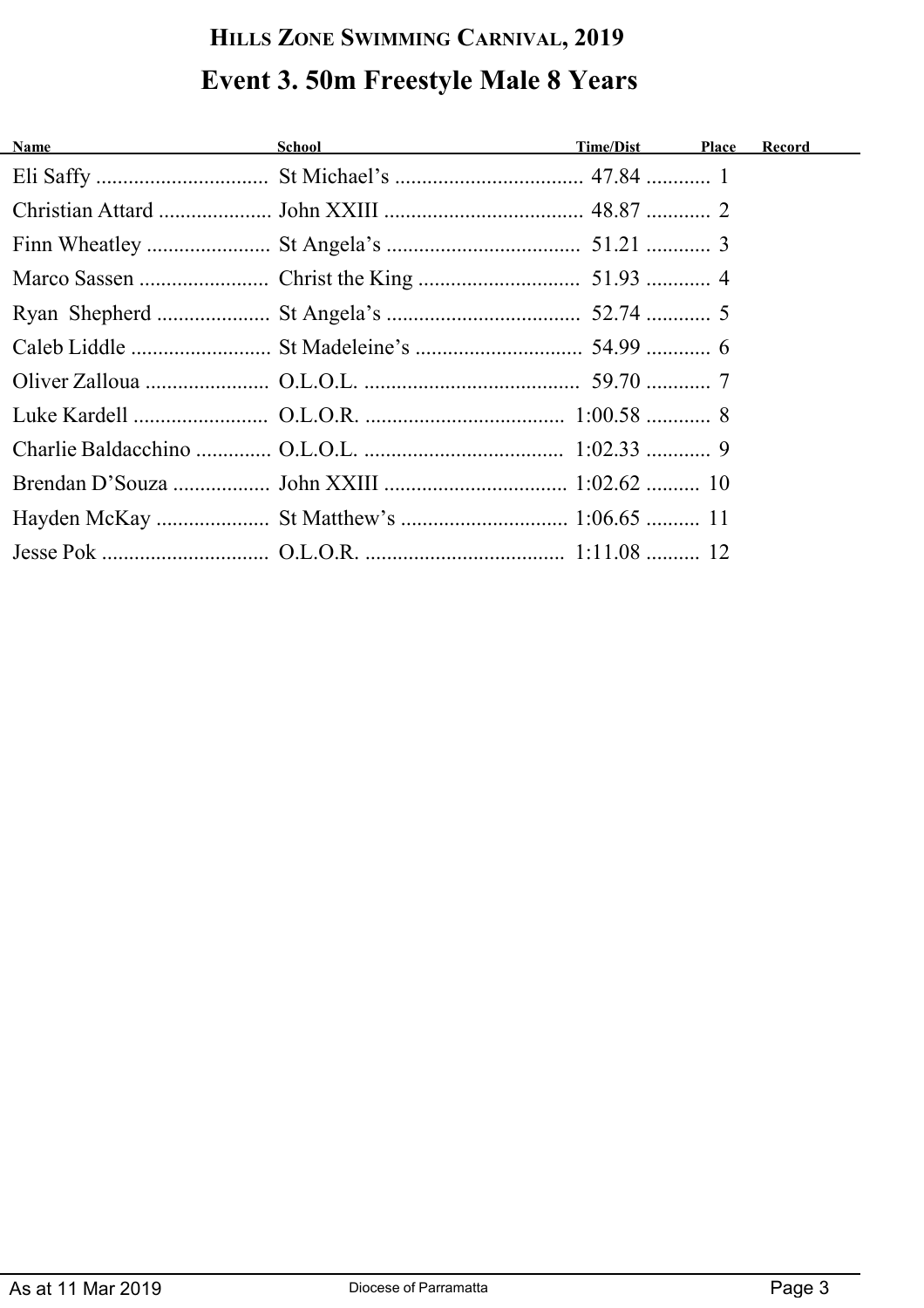# **HILLS ZONE SWIMMING CARNIVAL, 2019 Event 4. 50m Freestyle Female 8 Years**

| <b>Name</b> | School and the second second second second second second second second second second second second second second second second second second second second second second second second second second second second second seco | Time/Dist | <b>Place</b> | Record |
|-------------|--------------------------------------------------------------------------------------------------------------------------------------------------------------------------------------------------------------------------------|-----------|--------------|--------|
|             |                                                                                                                                                                                                                                |           |              |        |
|             |                                                                                                                                                                                                                                |           |              |        |
|             |                                                                                                                                                                                                                                |           |              |        |
|             |                                                                                                                                                                                                                                |           |              |        |
|             |                                                                                                                                                                                                                                |           |              |        |
|             |                                                                                                                                                                                                                                |           |              |        |
|             |                                                                                                                                                                                                                                |           |              |        |
|             |                                                                                                                                                                                                                                |           |              |        |
|             |                                                                                                                                                                                                                                |           |              |        |
|             |                                                                                                                                                                                                                                |           |              |        |
|             | Gabriella Papandrea  St Bernadette's  1:00.08  11                                                                                                                                                                              |           |              |        |
|             |                                                                                                                                                                                                                                |           |              |        |
|             |                                                                                                                                                                                                                                |           |              |        |
|             |                                                                                                                                                                                                                                |           |              |        |
|             |                                                                                                                                                                                                                                |           |              |        |
|             |                                                                                                                                                                                                                                |           |              |        |
|             |                                                                                                                                                                                                                                |           |              |        |
|             |                                                                                                                                                                                                                                |           |              |        |
|             |                                                                                                                                                                                                                                |           |              |        |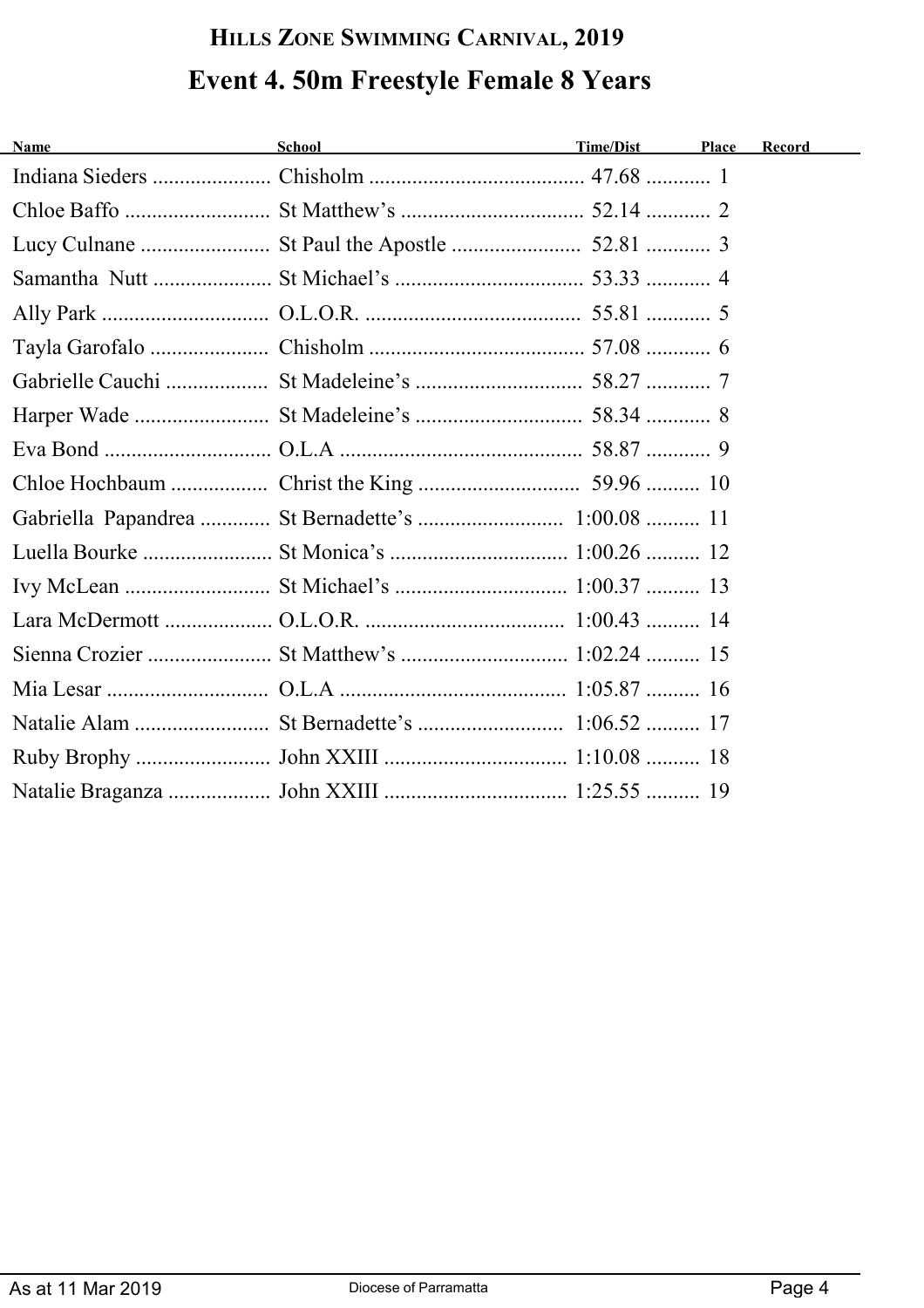# **HILLS ZONE SWIMMING CARNIVAL, 2019 Event 5. 50m Freestyle Male 9 Years**

| <b>Name</b> | School<br><u> 1989 - Johann Stoff, fransk politik (d. 1989)</u> | Time/Dist | Place | Record |
|-------------|-----------------------------------------------------------------|-----------|-------|--------|
|             |                                                                 |           |       |        |
|             |                                                                 |           |       |        |
|             |                                                                 |           |       |        |
|             |                                                                 |           |       |        |
|             |                                                                 |           |       |        |
|             |                                                                 |           |       |        |
|             |                                                                 |           |       |        |
|             |                                                                 |           |       |        |
|             |                                                                 |           |       |        |
|             |                                                                 |           |       |        |
|             |                                                                 |           |       |        |
|             |                                                                 |           |       |        |
|             |                                                                 |           |       |        |
|             |                                                                 |           |       |        |
|             |                                                                 |           |       |        |
|             |                                                                 |           |       |        |
|             |                                                                 |           |       |        |
|             |                                                                 |           |       |        |
|             |                                                                 |           |       |        |
|             |                                                                 |           |       |        |
|             |                                                                 |           |       |        |
|             |                                                                 |           |       |        |
|             |                                                                 |           |       |        |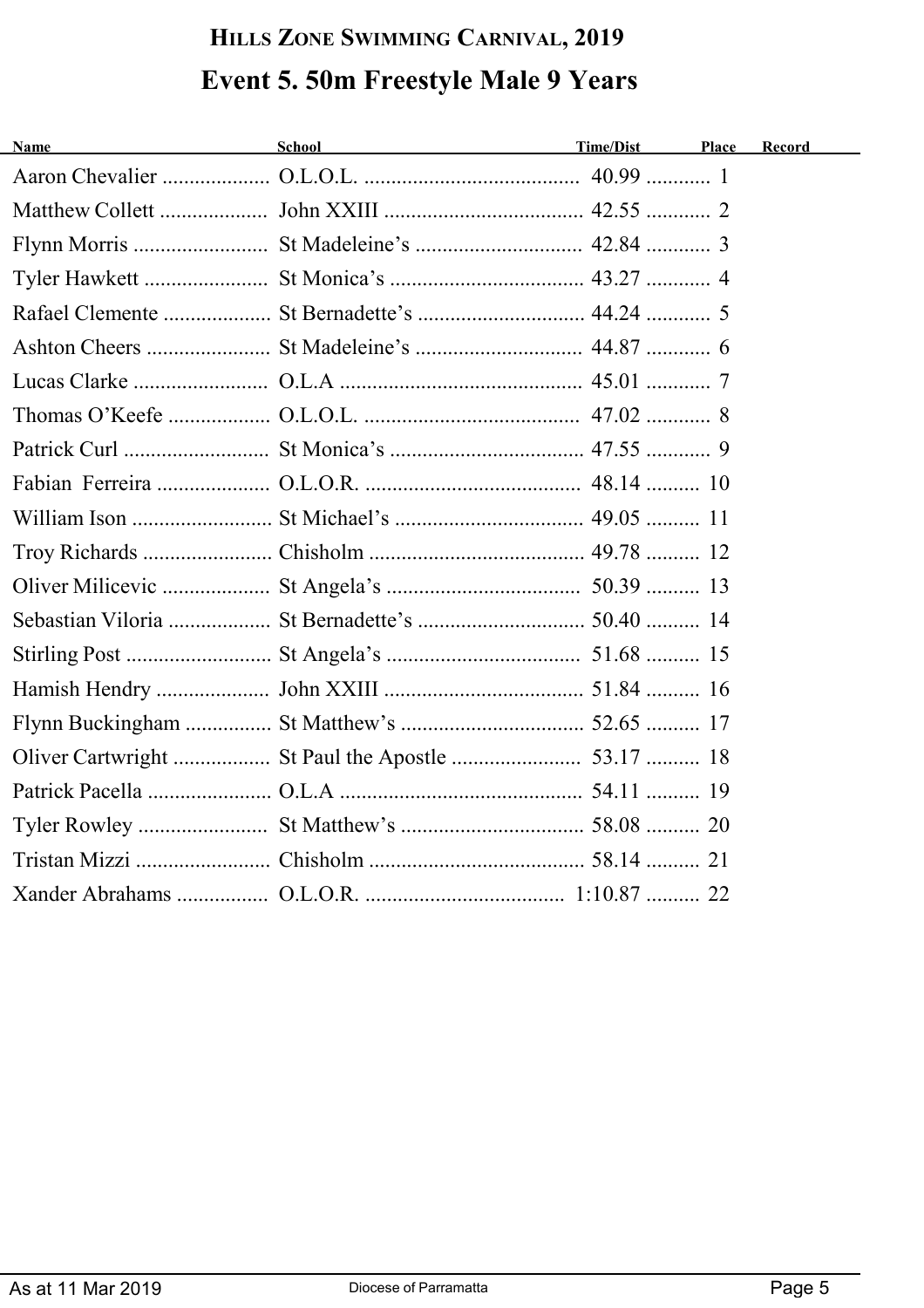# **HILLS ZONE SWIMMING CARNIVAL, 2019 Event 6. 50m Freestyle Female 9 Years**

| Ashleigh Kriesel  St Michael's  1:16.93  22 |  |
|---------------------------------------------|--|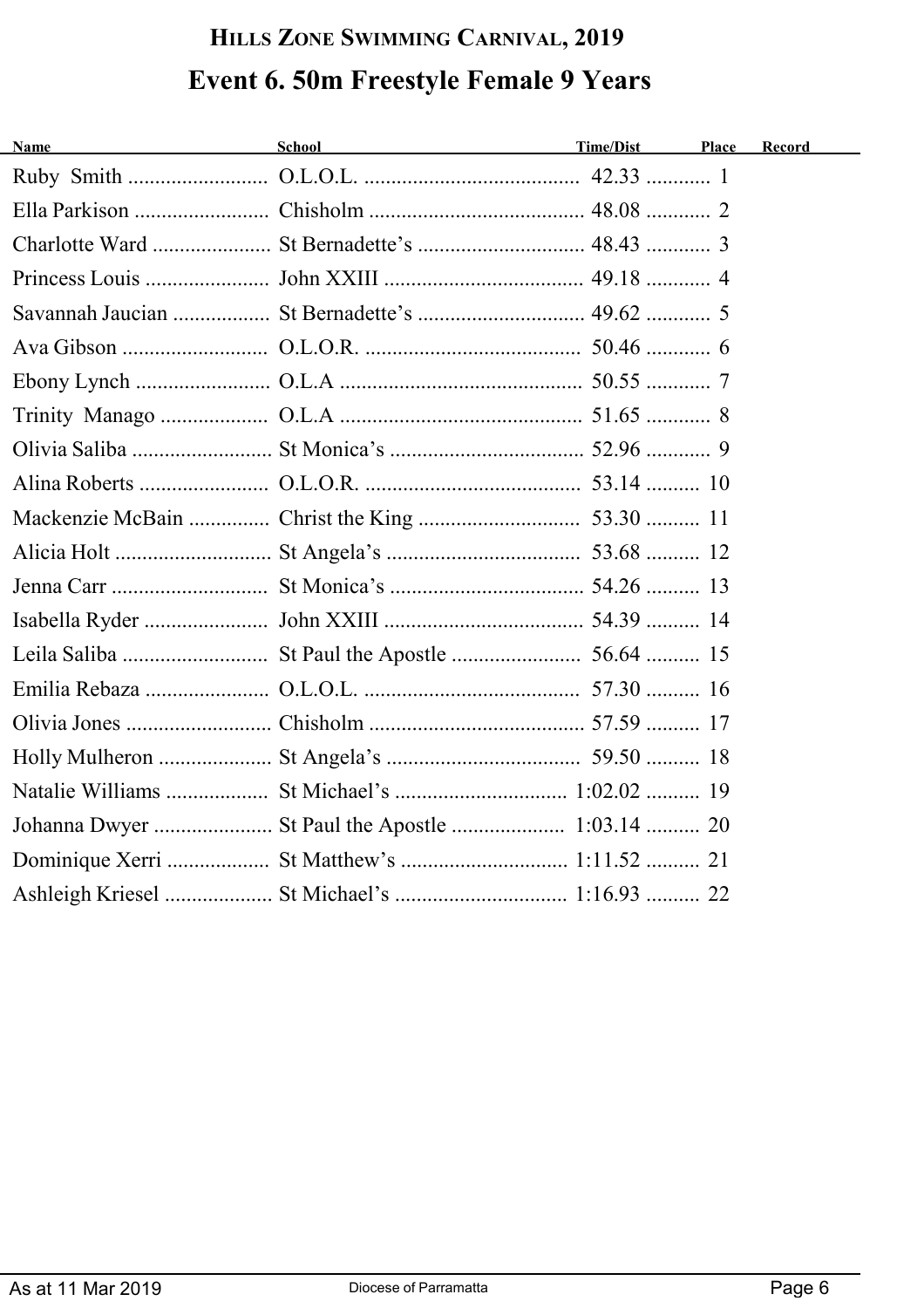# **HILLS ZONE SWIMMING CARNIVAL, 2019 Event 7. 50m Freestyle Male 10 Years**

| <b>Name</b><br><u> 1980 - Johann Barbara, martxa a</u> | <b>School</b> | Time/Dist | Place | Record |
|--------------------------------------------------------|---------------|-----------|-------|--------|
|                                                        |               |           |       |        |
|                                                        |               |           |       |        |
|                                                        |               |           |       |        |
|                                                        |               |           |       |        |
|                                                        |               |           |       |        |
|                                                        |               |           |       |        |
|                                                        |               |           |       |        |
|                                                        |               |           |       |        |
|                                                        |               |           |       |        |
|                                                        |               |           |       |        |
|                                                        |               |           |       |        |
|                                                        |               |           |       |        |
|                                                        |               |           |       |        |
|                                                        |               |           |       |        |
|                                                        |               |           |       |        |
|                                                        |               |           |       |        |
|                                                        |               |           |       |        |
|                                                        |               |           |       |        |
|                                                        |               |           |       |        |
|                                                        |               |           |       |        |
|                                                        |               |           |       |        |
|                                                        |               |           |       |        |
|                                                        |               |           |       |        |
|                                                        |               |           |       |        |
|                                                        |               |           |       |        |
|                                                        |               |           |       |        |
|                                                        |               |           |       |        |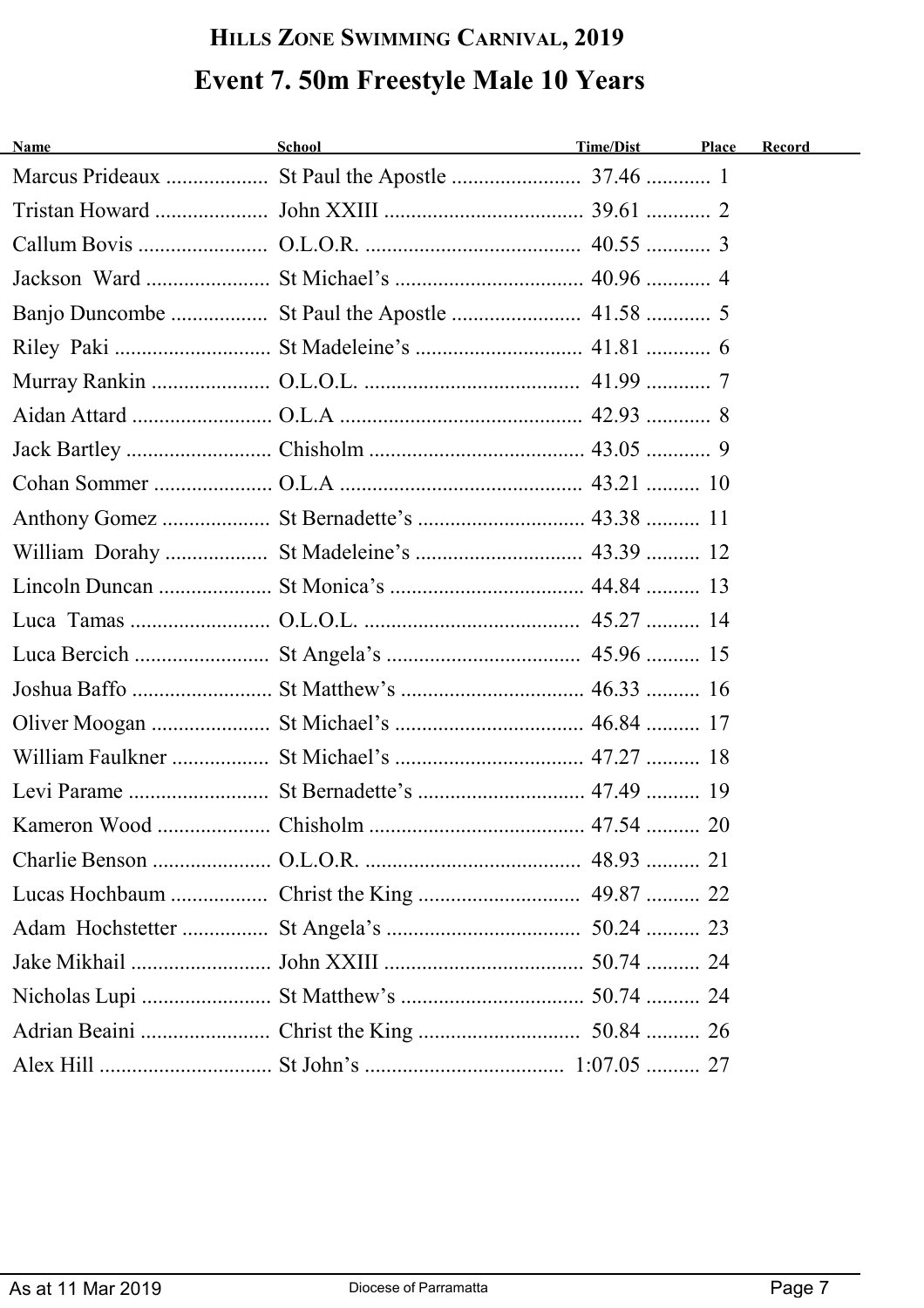# **HILLS ZONE SWIMMING CARNIVAL, 2019 Event 8. 50m Freestyle Female 10 Years**

| <b>Name</b><br><u> 1989 - Johann Barbara, martxa a</u> | School and the second second second second second second second second second second second second second second second second second second second second second second second second second second second second second seco | Time/Dist | Place | Record |
|--------------------------------------------------------|--------------------------------------------------------------------------------------------------------------------------------------------------------------------------------------------------------------------------------|-----------|-------|--------|
|                                                        |                                                                                                                                                                                                                                |           |       |        |
|                                                        |                                                                                                                                                                                                                                |           |       |        |
|                                                        |                                                                                                                                                                                                                                |           |       |        |
|                                                        |                                                                                                                                                                                                                                |           |       |        |
|                                                        |                                                                                                                                                                                                                                |           |       |        |
|                                                        |                                                                                                                                                                                                                                |           |       |        |
|                                                        |                                                                                                                                                                                                                                |           |       |        |
|                                                        |                                                                                                                                                                                                                                |           |       |        |
|                                                        |                                                                                                                                                                                                                                |           |       | 9      |
|                                                        |                                                                                                                                                                                                                                |           |       |        |
|                                                        |                                                                                                                                                                                                                                |           |       |        |
|                                                        |                                                                                                                                                                                                                                |           |       |        |
|                                                        |                                                                                                                                                                                                                                |           |       |        |
|                                                        |                                                                                                                                                                                                                                |           |       |        |
|                                                        |                                                                                                                                                                                                                                |           |       |        |
|                                                        |                                                                                                                                                                                                                                |           |       |        |
|                                                        |                                                                                                                                                                                                                                |           |       |        |
|                                                        |                                                                                                                                                                                                                                |           |       |        |
|                                                        |                                                                                                                                                                                                                                |           |       |        |
|                                                        |                                                                                                                                                                                                                                |           |       |        |
|                                                        |                                                                                                                                                                                                                                |           |       |        |
|                                                        |                                                                                                                                                                                                                                |           |       |        |
|                                                        |                                                                                                                                                                                                                                |           |       |        |
|                                                        |                                                                                                                                                                                                                                |           |       |        |
|                                                        |                                                                                                                                                                                                                                |           |       |        |
|                                                        |                                                                                                                                                                                                                                |           |       |        |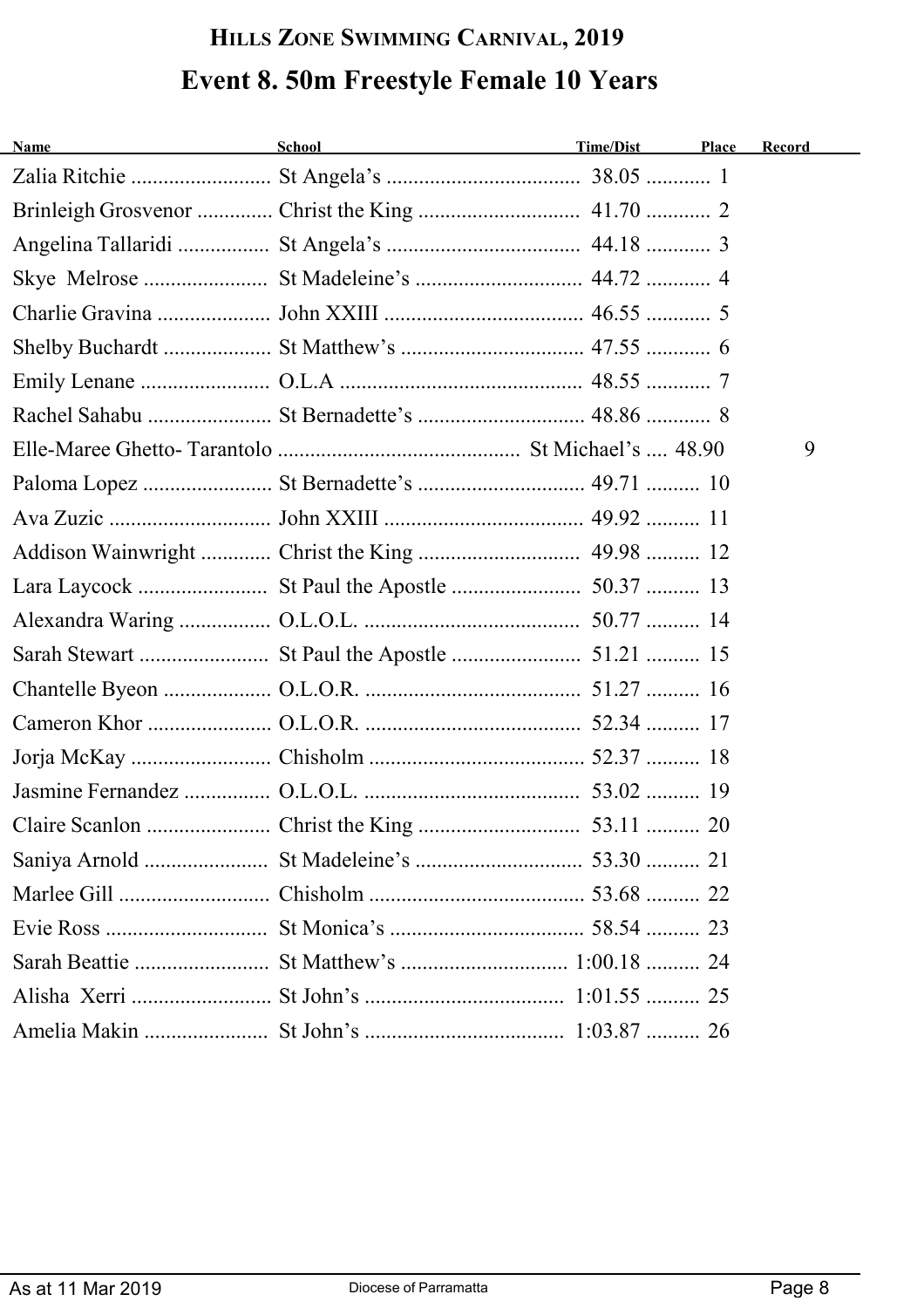# **HILLS ZONE SWIMMING CARNIVAL, 2019 Event 9. 50m Freestyle Male 11 Years**

| <b>Name</b> | School and the state of the state of the state of the state of the state of the state of the state of the state of the state of the state of the state of the state of the state of the state of the state of the state of the | Time/Dist | Place | Record |
|-------------|--------------------------------------------------------------------------------------------------------------------------------------------------------------------------------------------------------------------------------|-----------|-------|--------|
|             |                                                                                                                                                                                                                                |           |       | NR.    |
|             |                                                                                                                                                                                                                                |           |       |        |
|             |                                                                                                                                                                                                                                |           |       |        |
|             |                                                                                                                                                                                                                                |           |       |        |
|             |                                                                                                                                                                                                                                |           |       |        |
|             |                                                                                                                                                                                                                                |           |       |        |
|             |                                                                                                                                                                                                                                |           |       |        |
|             |                                                                                                                                                                                                                                |           |       |        |
|             |                                                                                                                                                                                                                                |           |       |        |
|             |                                                                                                                                                                                                                                |           |       |        |
|             |                                                                                                                                                                                                                                |           |       |        |
|             |                                                                                                                                                                                                                                |           |       |        |
|             |                                                                                                                                                                                                                                |           |       |        |
|             |                                                                                                                                                                                                                                |           |       |        |
|             |                                                                                                                                                                                                                                |           |       |        |
|             |                                                                                                                                                                                                                                |           |       |        |
|             |                                                                                                                                                                                                                                |           |       |        |
|             |                                                                                                                                                                                                                                |           |       |        |
|             |                                                                                                                                                                                                                                |           |       |        |
|             |                                                                                                                                                                                                                                |           | 20    |        |
|             |                                                                                                                                                                                                                                |           |       |        |
|             |                                                                                                                                                                                                                                |           |       |        |
|             |                                                                                                                                                                                                                                |           |       |        |
|             |                                                                                                                                                                                                                                |           |       |        |
|             |                                                                                                                                                                                                                                |           |       |        |
|             |                                                                                                                                                                                                                                |           |       |        |
|             |                                                                                                                                                                                                                                |           |       |        |
|             |                                                                                                                                                                                                                                |           |       |        |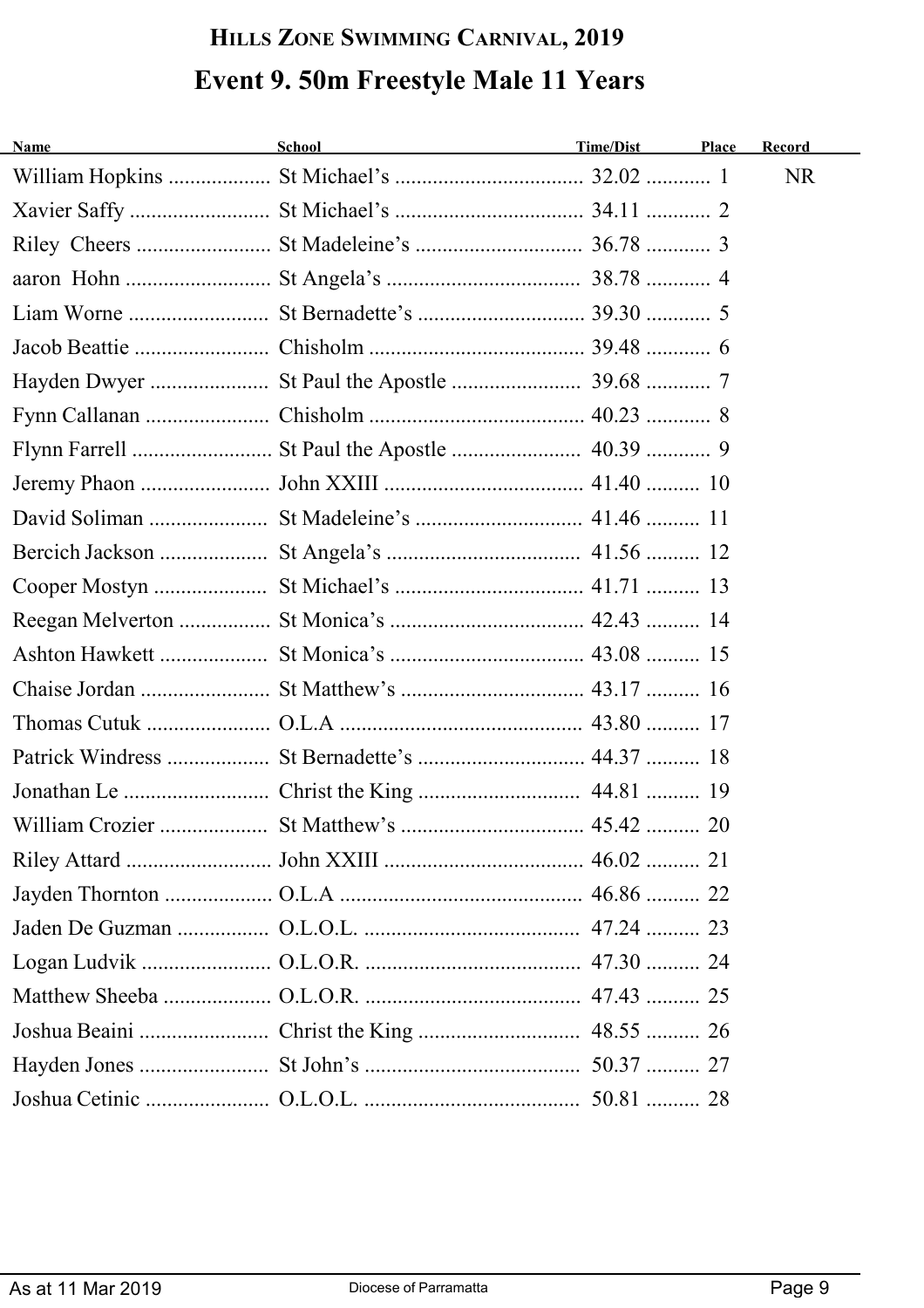# **HILLS ZONE SWIMMING CARNIVAL, 2019 Event 10. 50m Freestyle Female 11 Years**

| School and the state of the state of the state of the state of the state of the state of the state of the state of the state of the state of the state of the state of the state of the state of the state of the state of the | Place     | Record |
|--------------------------------------------------------------------------------------------------------------------------------------------------------------------------------------------------------------------------------|-----------|--------|
|                                                                                                                                                                                                                                |           |        |
|                                                                                                                                                                                                                                |           |        |
|                                                                                                                                                                                                                                |           |        |
|                                                                                                                                                                                                                                |           |        |
|                                                                                                                                                                                                                                |           |        |
|                                                                                                                                                                                                                                |           |        |
|                                                                                                                                                                                                                                |           |        |
|                                                                                                                                                                                                                                |           |        |
|                                                                                                                                                                                                                                |           |        |
|                                                                                                                                                                                                                                |           |        |
|                                                                                                                                                                                                                                |           |        |
|                                                                                                                                                                                                                                |           |        |
|                                                                                                                                                                                                                                |           |        |
|                                                                                                                                                                                                                                |           |        |
|                                                                                                                                                                                                                                |           |        |
|                                                                                                                                                                                                                                |           |        |
|                                                                                                                                                                                                                                |           |        |
|                                                                                                                                                                                                                                |           |        |
|                                                                                                                                                                                                                                |           |        |
|                                                                                                                                                                                                                                |           |        |
|                                                                                                                                                                                                                                |           |        |
|                                                                                                                                                                                                                                |           |        |
|                                                                                                                                                                                                                                |           |        |
|                                                                                                                                                                                                                                |           |        |
|                                                                                                                                                                                                                                |           |        |
|                                                                                                                                                                                                                                |           |        |
|                                                                                                                                                                                                                                | Time/Dist |        |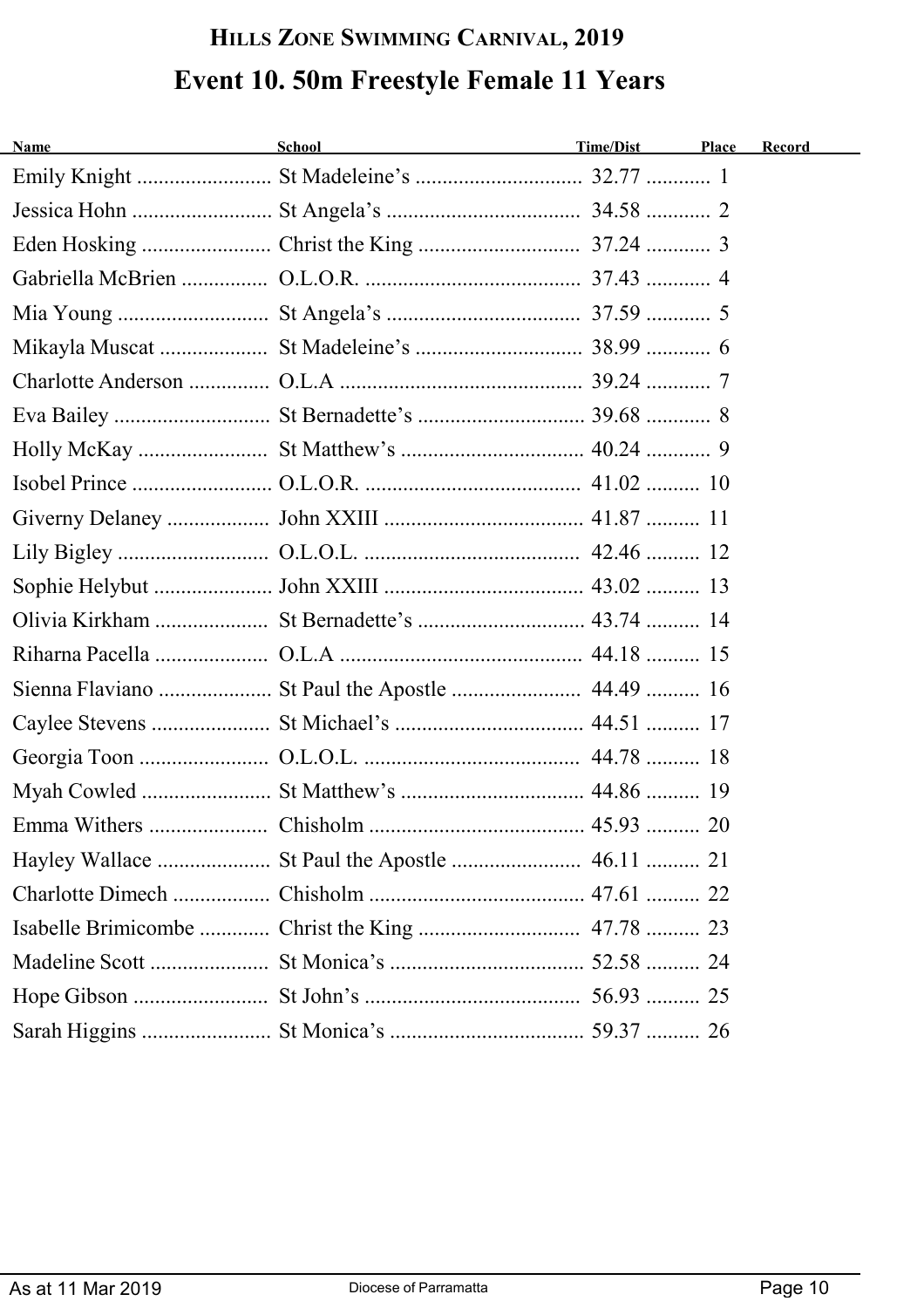# **HILLS ZONE SWIMMING CARNIVAL, 2019 Event 11. 50m Freestyle Male 12 Years**

| <b>Name</b><br><u> 1989 - Johann Barbara, martxa a</u> | School <u>contract the contract of the contract of the contract of the contract of the contract of the contract of the contract of the contract of the contract of the contract of the contract of the contract of the contract </u> | Time/Dist | Place | Record |
|--------------------------------------------------------|--------------------------------------------------------------------------------------------------------------------------------------------------------------------------------------------------------------------------------------|-----------|-------|--------|
|                                                        |                                                                                                                                                                                                                                      |           |       |        |
|                                                        |                                                                                                                                                                                                                                      |           |       |        |
|                                                        |                                                                                                                                                                                                                                      |           |       |        |
|                                                        |                                                                                                                                                                                                                                      |           |       |        |
|                                                        |                                                                                                                                                                                                                                      |           |       |        |
|                                                        |                                                                                                                                                                                                                                      |           |       |        |
|                                                        |                                                                                                                                                                                                                                      |           |       |        |
|                                                        |                                                                                                                                                                                                                                      |           |       |        |
|                                                        |                                                                                                                                                                                                                                      |           |       |        |
|                                                        |                                                                                                                                                                                                                                      |           |       |        |
|                                                        |                                                                                                                                                                                                                                      |           |       |        |
|                                                        | Ned Farrway  St Madeleine's  40.26  12                                                                                                                                                                                               |           |       |        |
|                                                        |                                                                                                                                                                                                                                      |           |       |        |
|                                                        |                                                                                                                                                                                                                                      |           |       |        |
|                                                        |                                                                                                                                                                                                                                      |           |       |        |
|                                                        |                                                                                                                                                                                                                                      |           |       |        |
|                                                        |                                                                                                                                                                                                                                      |           |       |        |
|                                                        |                                                                                                                                                                                                                                      |           |       |        |
|                                                        |                                                                                                                                                                                                                                      |           |       |        |
|                                                        |                                                                                                                                                                                                                                      |           |       |        |
|                                                        |                                                                                                                                                                                                                                      |           |       |        |
|                                                        |                                                                                                                                                                                                                                      |           |       |        |
|                                                        |                                                                                                                                                                                                                                      |           |       |        |
|                                                        |                                                                                                                                                                                                                                      |           |       |        |
|                                                        |                                                                                                                                                                                                                                      |           |       |        |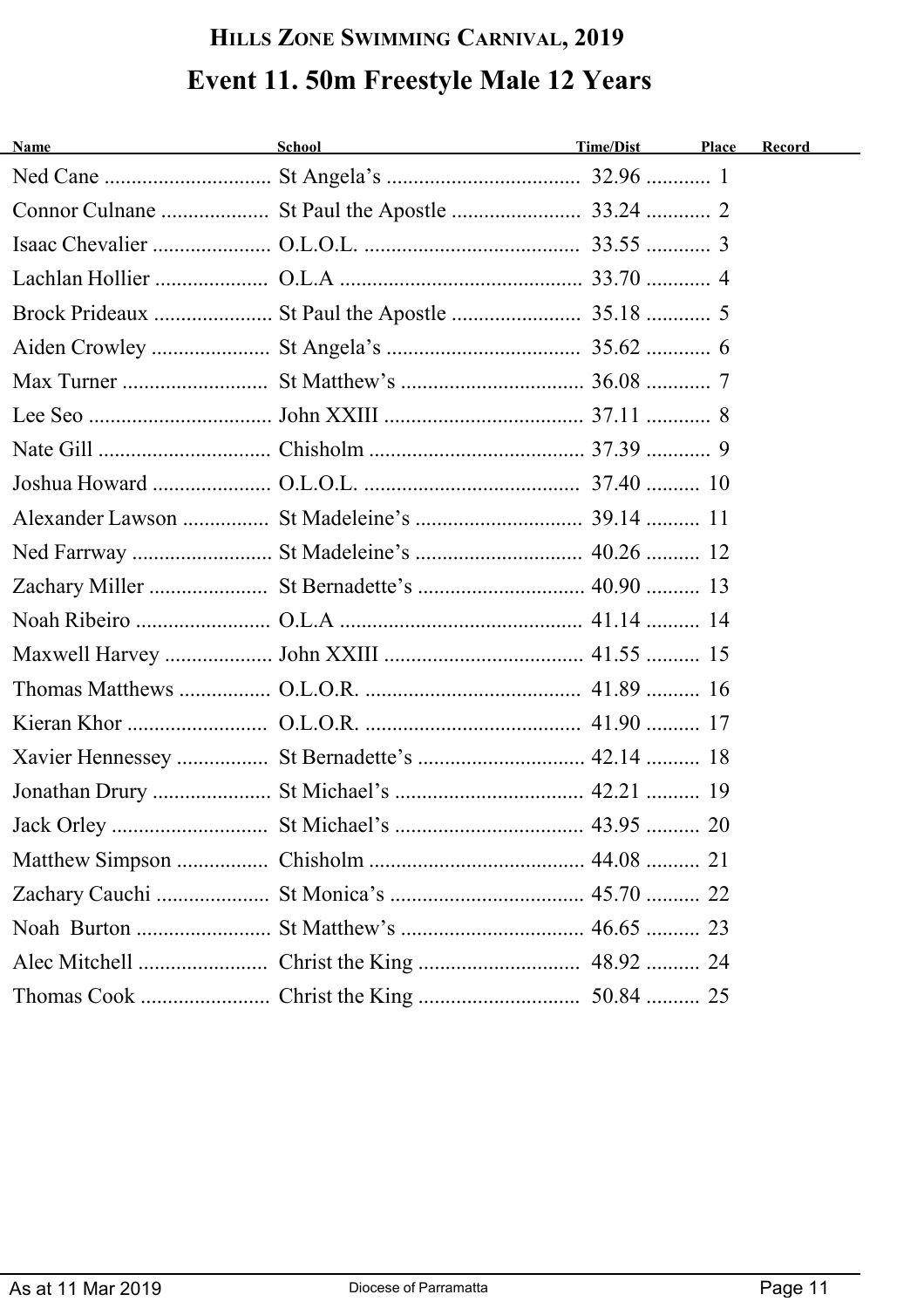# **HILLS ZONE SWIMMING CARNIVAL, 2019 Event 12. 50m Freestyle Female 12 Years**

| <b>Name</b><br><u> 1980 - Johann Barbara, martxa a</u> | School <b>Example 2018</b> | Time/Dist | Place | Record |
|--------------------------------------------------------|----------------------------|-----------|-------|--------|
|                                                        |                            |           |       |        |
|                                                        |                            |           |       |        |
|                                                        |                            |           |       |        |
|                                                        |                            |           |       |        |
|                                                        |                            |           |       |        |
|                                                        |                            |           |       |        |
|                                                        |                            |           |       |        |
|                                                        |                            |           |       |        |
|                                                        |                            |           |       |        |
|                                                        |                            |           |       |        |
|                                                        |                            |           |       |        |
|                                                        |                            |           |       |        |
|                                                        |                            |           |       |        |
|                                                        |                            |           |       |        |
|                                                        |                            |           |       |        |
|                                                        |                            |           |       |        |
|                                                        |                            |           |       |        |
| Georgina Mouawad  St Paul the Apostle  42.05  18       |                            |           |       |        |
|                                                        |                            |           |       |        |
|                                                        |                            |           |       |        |
|                                                        |                            |           |       |        |
|                                                        |                            |           |       |        |
|                                                        |                            |           |       |        |
|                                                        |                            |           |       |        |
|                                                        |                            |           |       |        |
|                                                        |                            |           |       |        |
|                                                        |                            |           |       |        |
|                                                        |                            |           |       |        |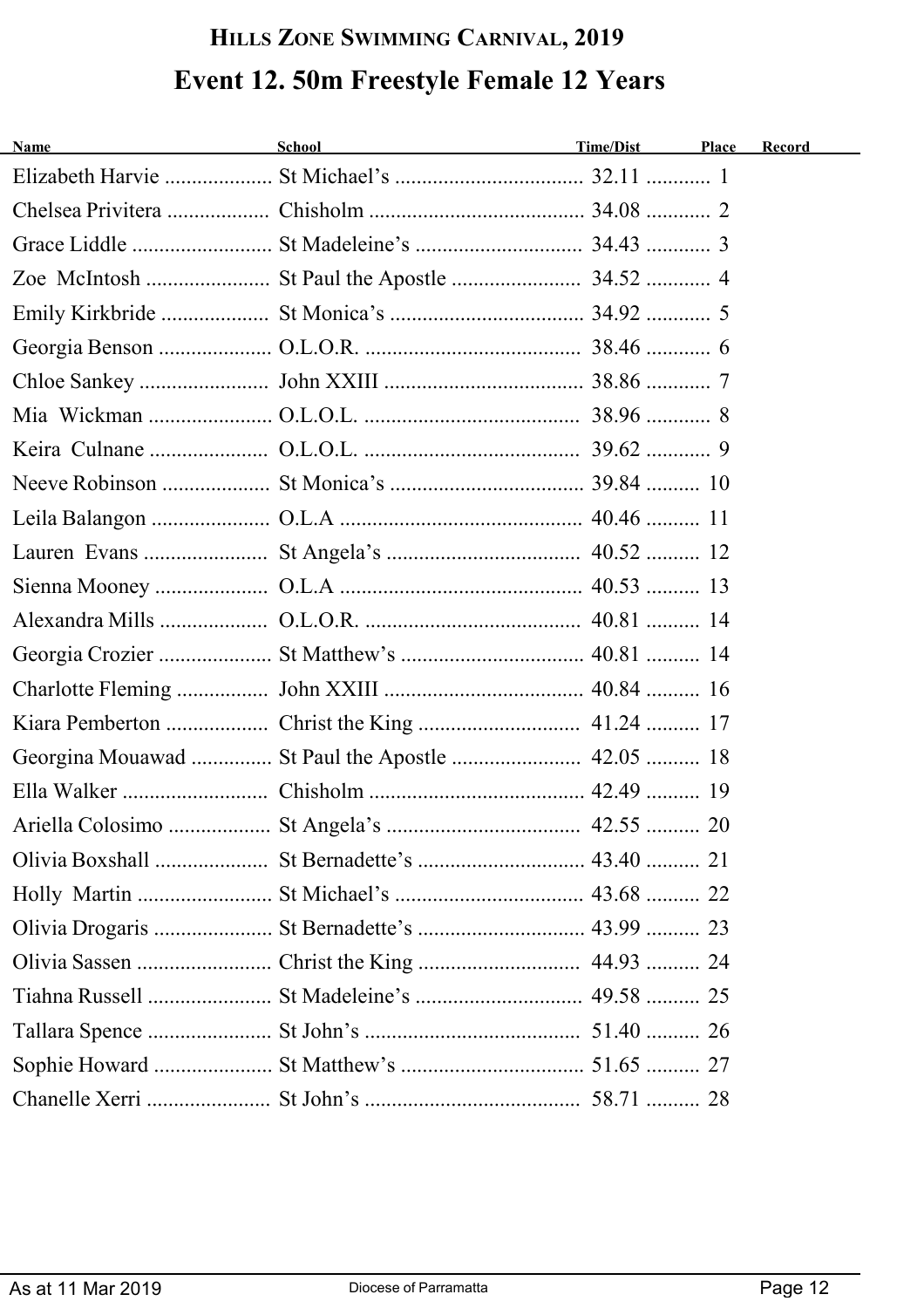# **HILLS ZONE SWIMMING CARNIVAL, 2019 Event 13. 50m Freestyle Male 13 Years**

| <b>Name</b> | \chool | <b>Time/Dist</b> | Place |  |
|-------------|--------|------------------|-------|--|
|             |        |                  |       |  |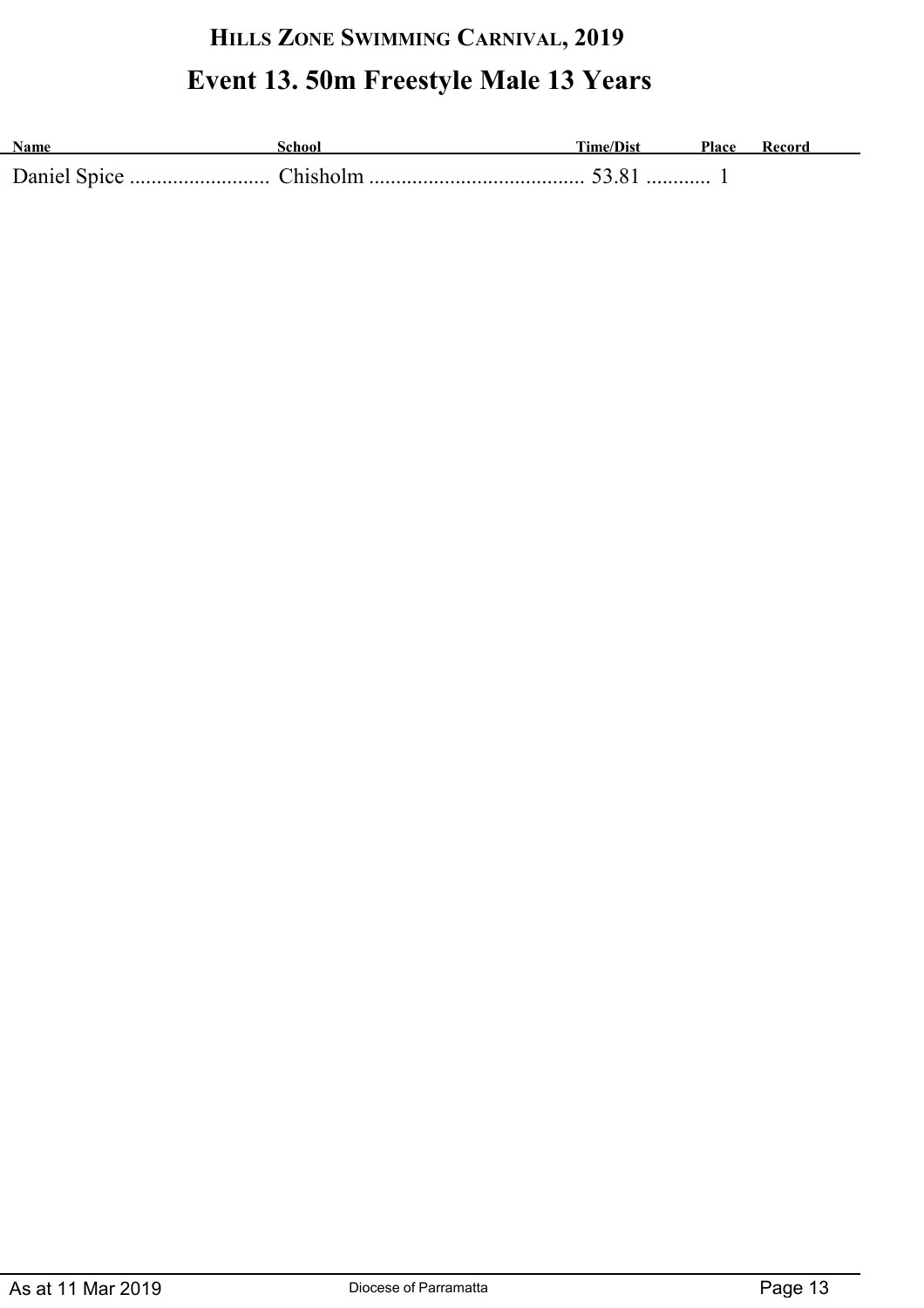# **HILLS ZONE SWIMMING CARNIVAL, 2019 Event 17. 50m Freestyle MC Male Senior**

| <b>Name</b> | School | Time/Dist | Place Record |
|-------------|--------|-----------|--------------|
|             |        |           | NR.          |
|             |        |           |              |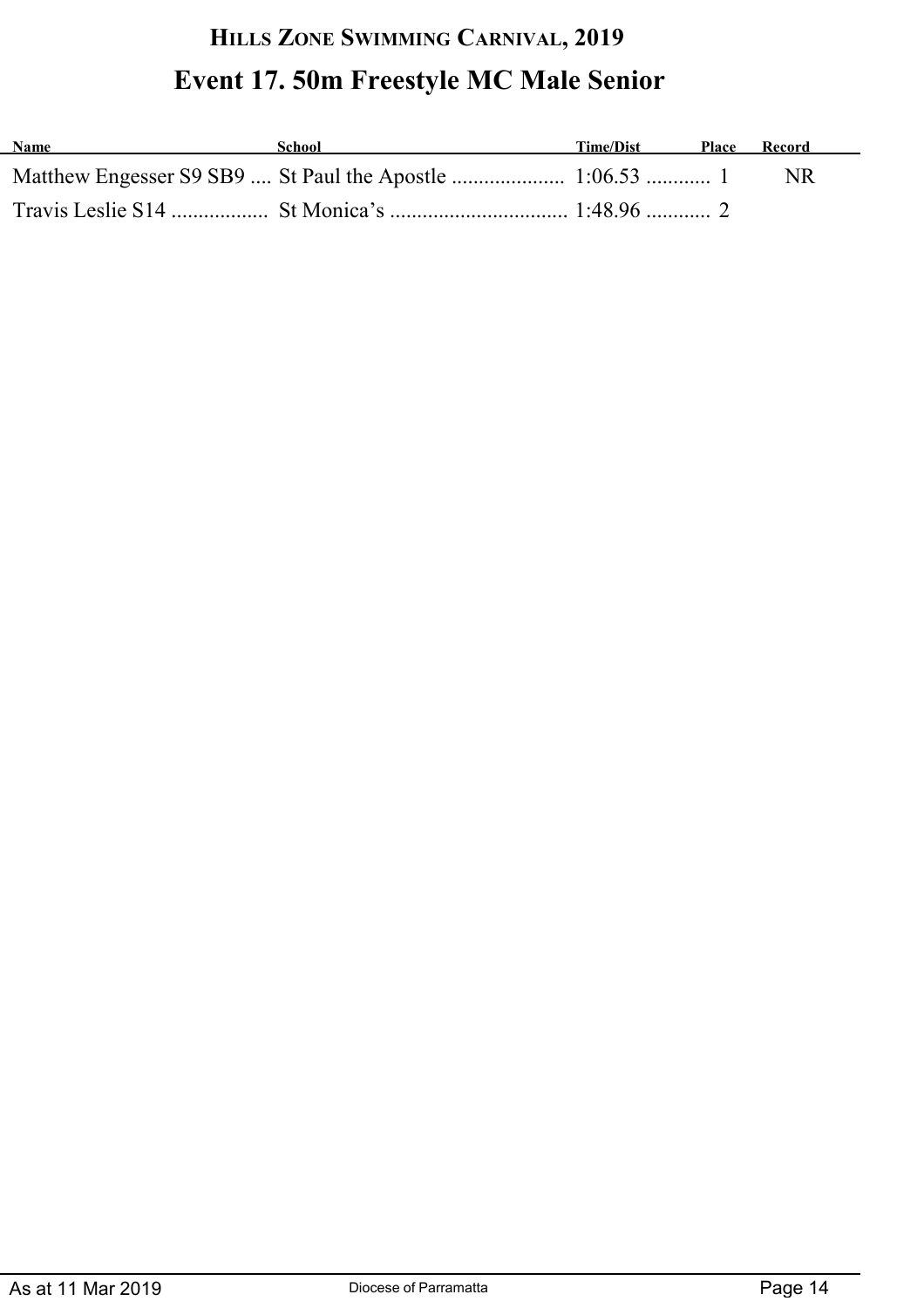### **HILLS ZONE SWIMMING CARNIVAL, 2019 Event 19. 50m Backstroke Male Junior**

| <b>Name</b> | School<br><u> 1989 - Johann Stoff, fransk politik (d. 1989)</u> | Time/Dist | Place | Record |
|-------------|-----------------------------------------------------------------|-----------|-------|--------|
|             |                                                                 |           |       |        |
|             |                                                                 |           |       |        |
|             |                                                                 |           |       |        |
|             |                                                                 |           |       |        |
|             |                                                                 |           |       |        |
|             |                                                                 |           |       |        |
|             |                                                                 |           |       |        |
|             |                                                                 |           |       |        |
|             |                                                                 |           |       |        |
|             |                                                                 |           |       |        |
|             |                                                                 |           |       |        |
|             |                                                                 |           |       |        |
|             |                                                                 |           |       |        |
|             |                                                                 |           |       |        |
|             |                                                                 |           |       |        |
|             |                                                                 |           |       |        |
|             |                                                                 |           |       |        |
|             |                                                                 |           |       |        |
|             |                                                                 |           |       |        |
|             |                                                                 |           |       |        |
|             |                                                                 |           |       |        |
|             |                                                                 |           |       |        |
|             |                                                                 |           |       |        |
|             |                                                                 |           |       |        |
|             |                                                                 |           |       |        |
|             |                                                                 |           |       |        |
|             |                                                                 |           |       |        |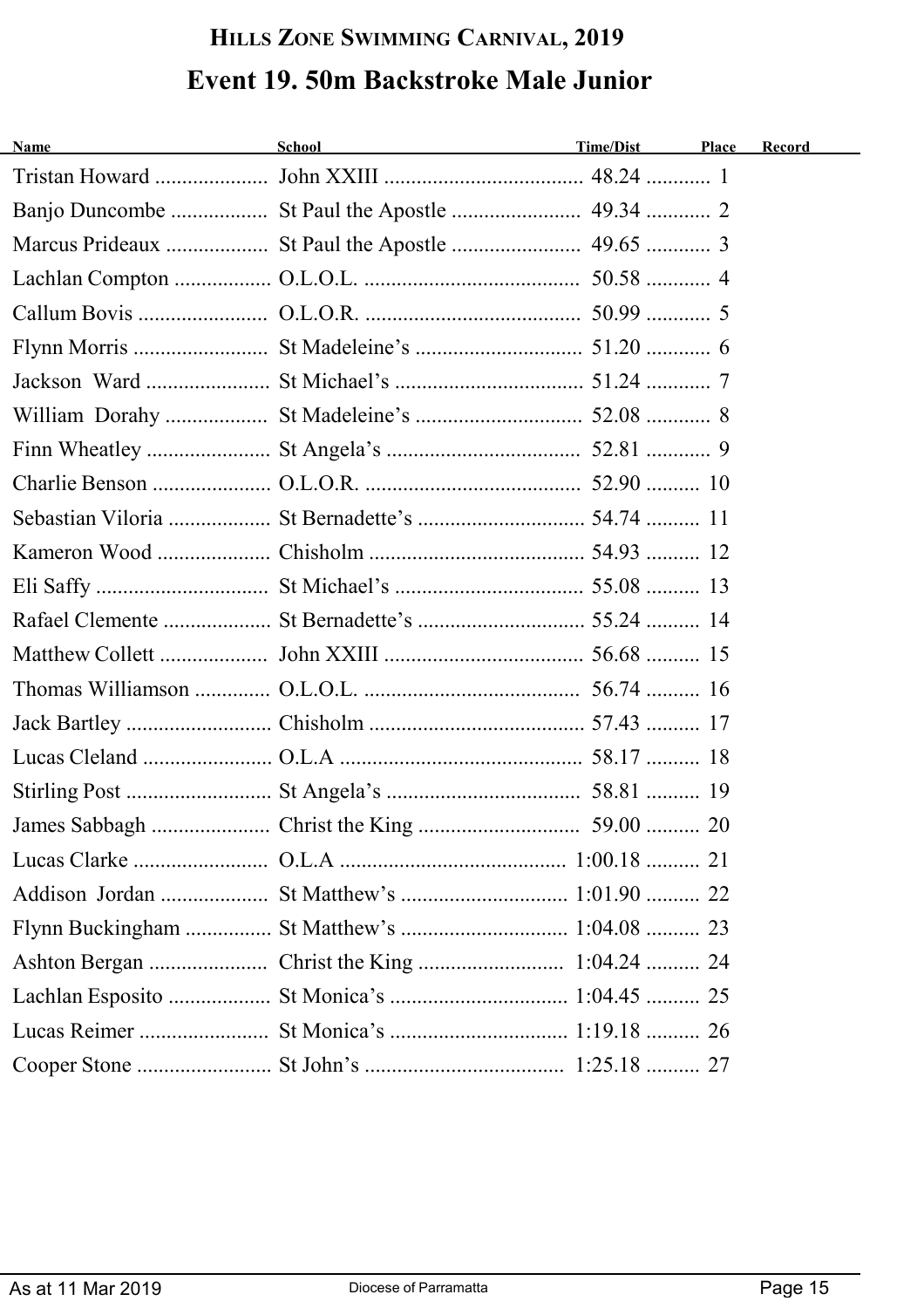# **HILLS ZONE SWIMMING CARNIVAL, 2019 Event 20. 50m Backstroke Female Junior**

| <b>Name</b> | School and the second second second second second second second second second second second second second second second second second second second second second second second second second second second second second seco | Time/Dist | Place | Record |
|-------------|--------------------------------------------------------------------------------------------------------------------------------------------------------------------------------------------------------------------------------|-----------|-------|--------|
|             |                                                                                                                                                                                                                                |           |       |        |
|             |                                                                                                                                                                                                                                |           |       |        |
|             |                                                                                                                                                                                                                                |           |       |        |
|             |                                                                                                                                                                                                                                |           |       |        |
|             |                                                                                                                                                                                                                                |           |       |        |
|             |                                                                                                                                                                                                                                |           |       |        |
|             |                                                                                                                                                                                                                                |           |       |        |
|             |                                                                                                                                                                                                                                |           |       |        |
|             |                                                                                                                                                                                                                                |           |       |        |
|             |                                                                                                                                                                                                                                |           |       |        |
|             |                                                                                                                                                                                                                                |           |       |        |
|             |                                                                                                                                                                                                                                |           |       |        |
|             |                                                                                                                                                                                                                                |           |       |        |
|             |                                                                                                                                                                                                                                |           |       |        |
|             |                                                                                                                                                                                                                                |           |       |        |
|             |                                                                                                                                                                                                                                |           |       |        |
|             |                                                                                                                                                                                                                                |           |       |        |
|             |                                                                                                                                                                                                                                |           |       |        |
|             |                                                                                                                                                                                                                                |           |       |        |
|             |                                                                                                                                                                                                                                |           |       |        |
|             |                                                                                                                                                                                                                                |           |       |        |
|             |                                                                                                                                                                                                                                |           |       |        |
|             |                                                                                                                                                                                                                                |           |       |        |
|             |                                                                                                                                                                                                                                |           |       |        |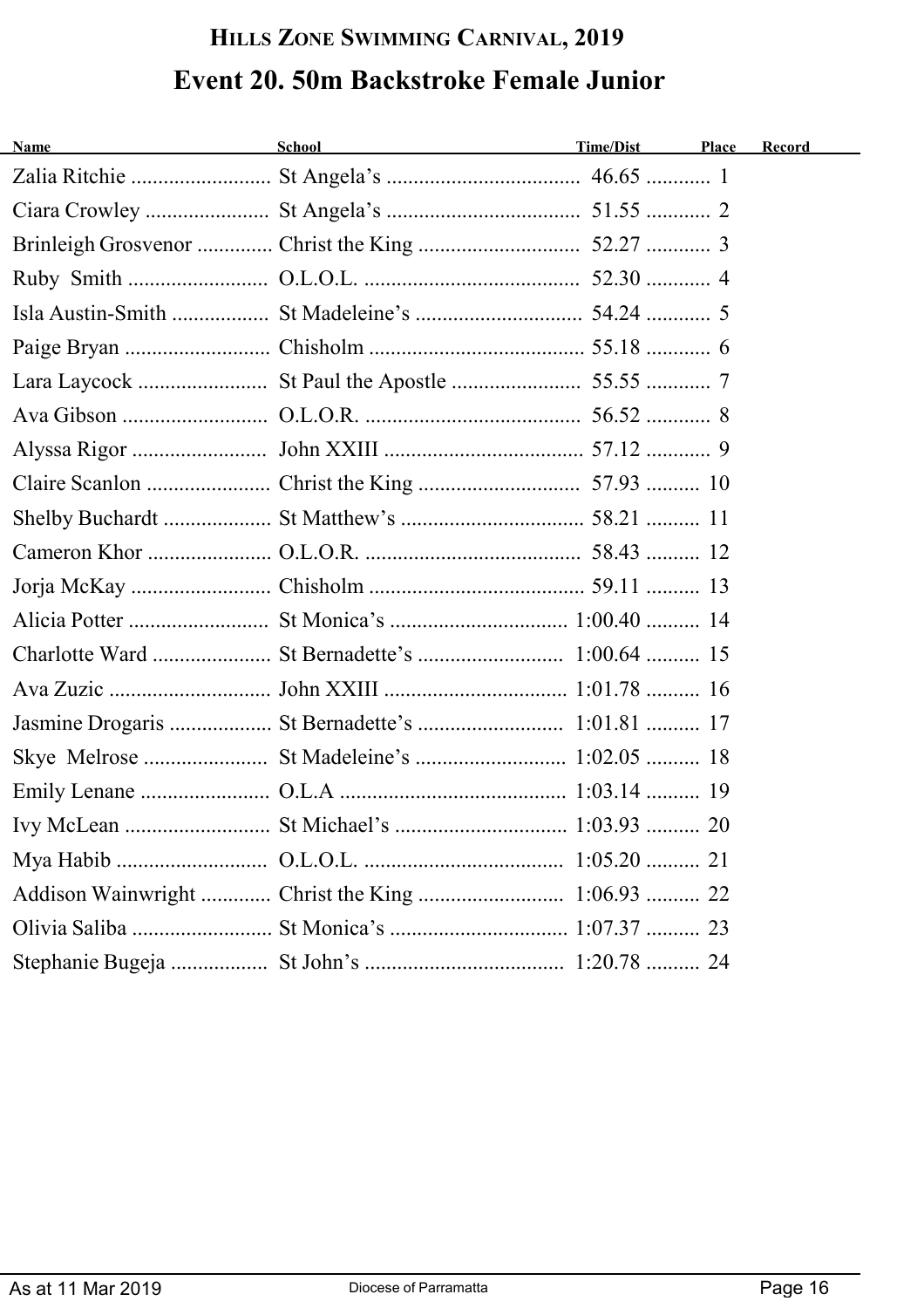# **HILLS ZONE SWIMMING CARNIVAL, 2019 Event 21. 50m Backstroke Male 11 Years**

| Time/Dist | Place                                                                                                          | Record                                     |
|-----------|----------------------------------------------------------------------------------------------------------------|--------------------------------------------|
|           |                                                                                                                |                                            |
|           |                                                                                                                |                                            |
|           |                                                                                                                |                                            |
|           |                                                                                                                |                                            |
|           |                                                                                                                |                                            |
|           |                                                                                                                |                                            |
|           |                                                                                                                |                                            |
|           |                                                                                                                |                                            |
|           |                                                                                                                |                                            |
|           |                                                                                                                |                                            |
|           |                                                                                                                |                                            |
|           |                                                                                                                |                                            |
|           |                                                                                                                |                                            |
|           |                                                                                                                |                                            |
|           |                                                                                                                |                                            |
|           |                                                                                                                |                                            |
|           |                                                                                                                |                                            |
|           |                                                                                                                |                                            |
|           |                                                                                                                |                                            |
|           |                                                                                                                |                                            |
|           |                                                                                                                |                                            |
|           |                                                                                                                |                                            |
|           |                                                                                                                |                                            |
|           |                                                                                                                |                                            |
|           |                                                                                                                |                                            |
|           |                                                                                                                |                                            |
|           |                                                                                                                |                                            |
|           | School and the contract of the contract of the contract of the contract of the contract of the contract of the | William Crozier  St Matthew's  1:01.08  24 |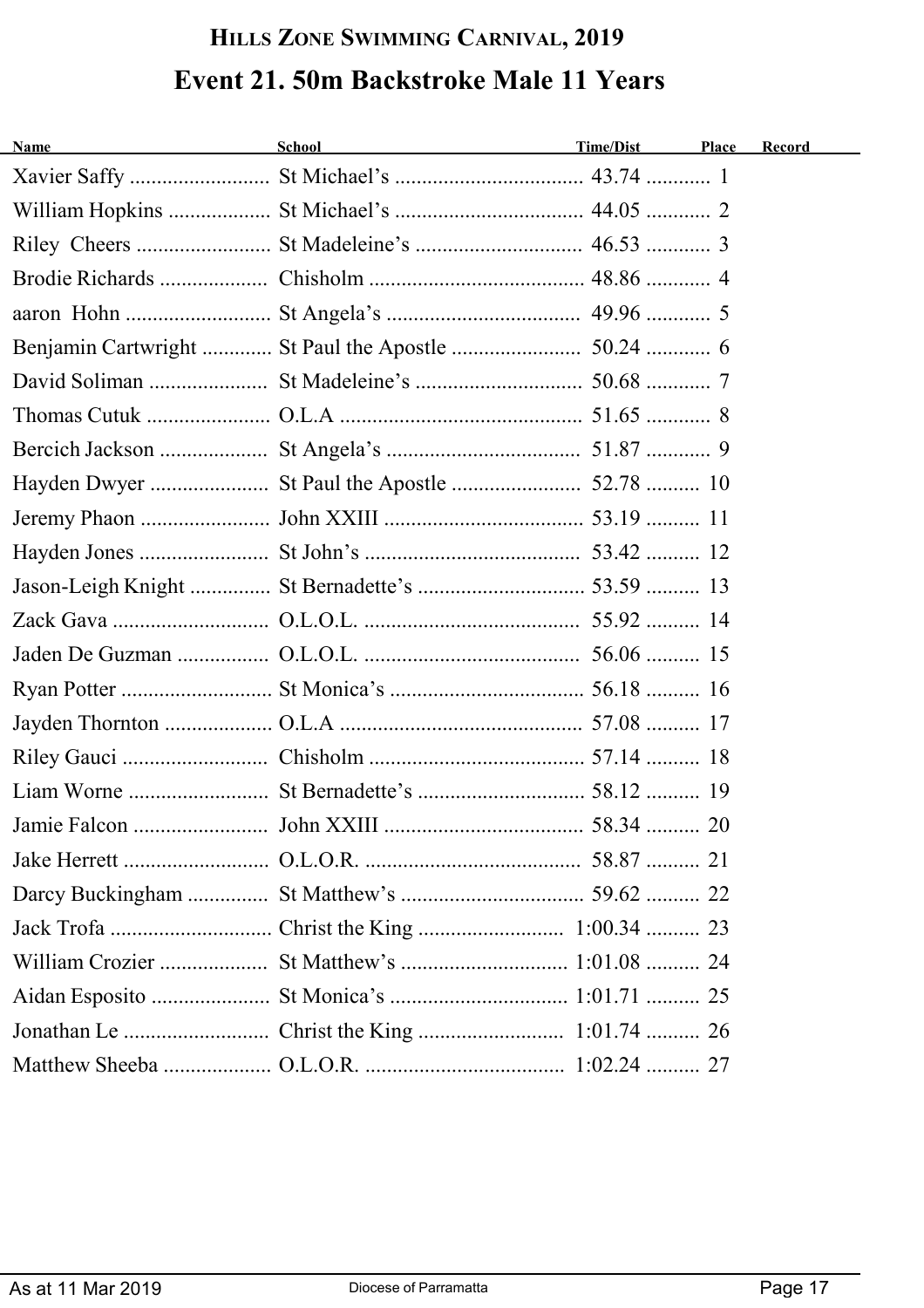# **HILLS ZONE SWIMMING CARNIVAL, 2019 Event 22. 50m Backstroke Female 11 Years**

| <b>Name</b> | School and the second second second second second second second second second second second second second second second second second second second second second second second second second second second second second seco | Time/Dist | Place | Record |
|-------------|--------------------------------------------------------------------------------------------------------------------------------------------------------------------------------------------------------------------------------|-----------|-------|--------|
|             |                                                                                                                                                                                                                                |           |       |        |
|             |                                                                                                                                                                                                                                |           |       |        |
|             |                                                                                                                                                                                                                                |           |       |        |
|             |                                                                                                                                                                                                                                |           |       |        |
|             |                                                                                                                                                                                                                                |           |       |        |
|             |                                                                                                                                                                                                                                |           |       |        |
|             |                                                                                                                                                                                                                                |           |       |        |
|             |                                                                                                                                                                                                                                |           |       |        |
|             |                                                                                                                                                                                                                                |           |       |        |
|             |                                                                                                                                                                                                                                |           |       |        |
|             |                                                                                                                                                                                                                                |           |       |        |
|             |                                                                                                                                                                                                                                |           |       |        |
|             |                                                                                                                                                                                                                                |           |       |        |
|             |                                                                                                                                                                                                                                |           |       |        |
|             |                                                                                                                                                                                                                                |           |       |        |
|             |                                                                                                                                                                                                                                |           |       |        |
|             |                                                                                                                                                                                                                                |           |       |        |
|             |                                                                                                                                                                                                                                |           |       |        |
|             |                                                                                                                                                                                                                                |           |       |        |
|             |                                                                                                                                                                                                                                |           |       |        |
|             |                                                                                                                                                                                                                                |           |       |        |
|             |                                                                                                                                                                                                                                |           |       |        |
|             |                                                                                                                                                                                                                                |           |       |        |
|             |                                                                                                                                                                                                                                |           |       |        |
|             |                                                                                                                                                                                                                                |           |       |        |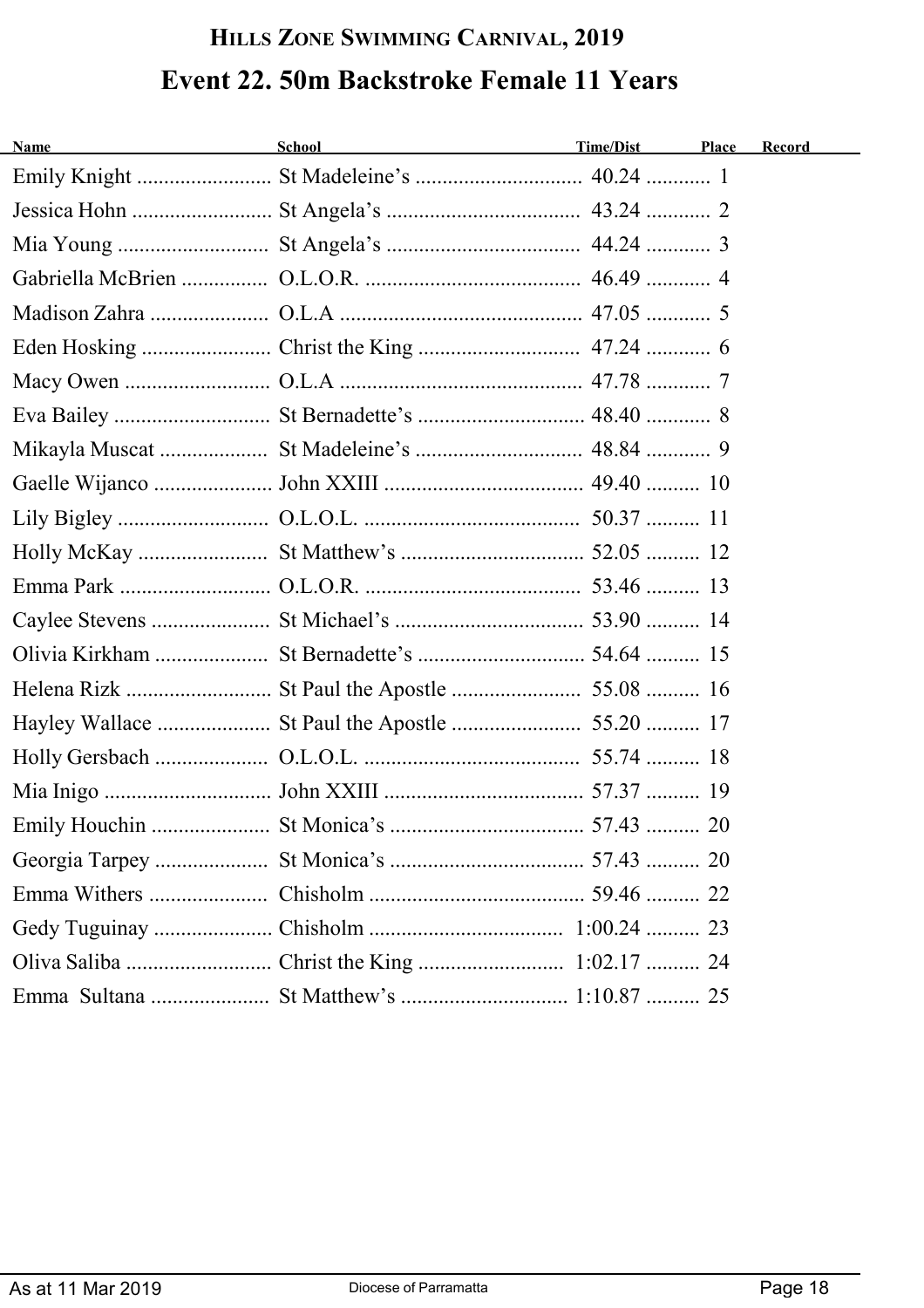### **HILLS ZONE SWIMMING CARNIVAL, 2019 Event 23. 50m Backstroke Male Senior**

| <b>Name</b><br><u> 1980 - Johann Barbara, martxa a</u> | School and the contract of the contract of the contract of the contract of the contract of the contract of the | Time/Dist | Place | Record |
|--------------------------------------------------------|----------------------------------------------------------------------------------------------------------------|-----------|-------|--------|
|                                                        |                                                                                                                |           |       |        |
|                                                        |                                                                                                                |           |       |        |
|                                                        |                                                                                                                |           |       |        |
|                                                        |                                                                                                                |           |       |        |
|                                                        |                                                                                                                |           |       |        |
|                                                        |                                                                                                                |           |       |        |
|                                                        |                                                                                                                |           |       |        |
|                                                        |                                                                                                                |           |       |        |
|                                                        |                                                                                                                |           |       |        |
|                                                        |                                                                                                                |           |       |        |
|                                                        |                                                                                                                |           |       |        |
|                                                        |                                                                                                                |           |       |        |
|                                                        |                                                                                                                |           |       |        |
|                                                        |                                                                                                                |           |       |        |
|                                                        |                                                                                                                |           |       |        |
|                                                        |                                                                                                                |           |       |        |
|                                                        |                                                                                                                |           |       |        |
|                                                        |                                                                                                                |           |       |        |
|                                                        |                                                                                                                |           |       |        |
|                                                        |                                                                                                                |           |       |        |
|                                                        |                                                                                                                |           |       |        |
|                                                        |                                                                                                                |           |       |        |
|                                                        |                                                                                                                |           |       |        |
|                                                        |                                                                                                                |           |       |        |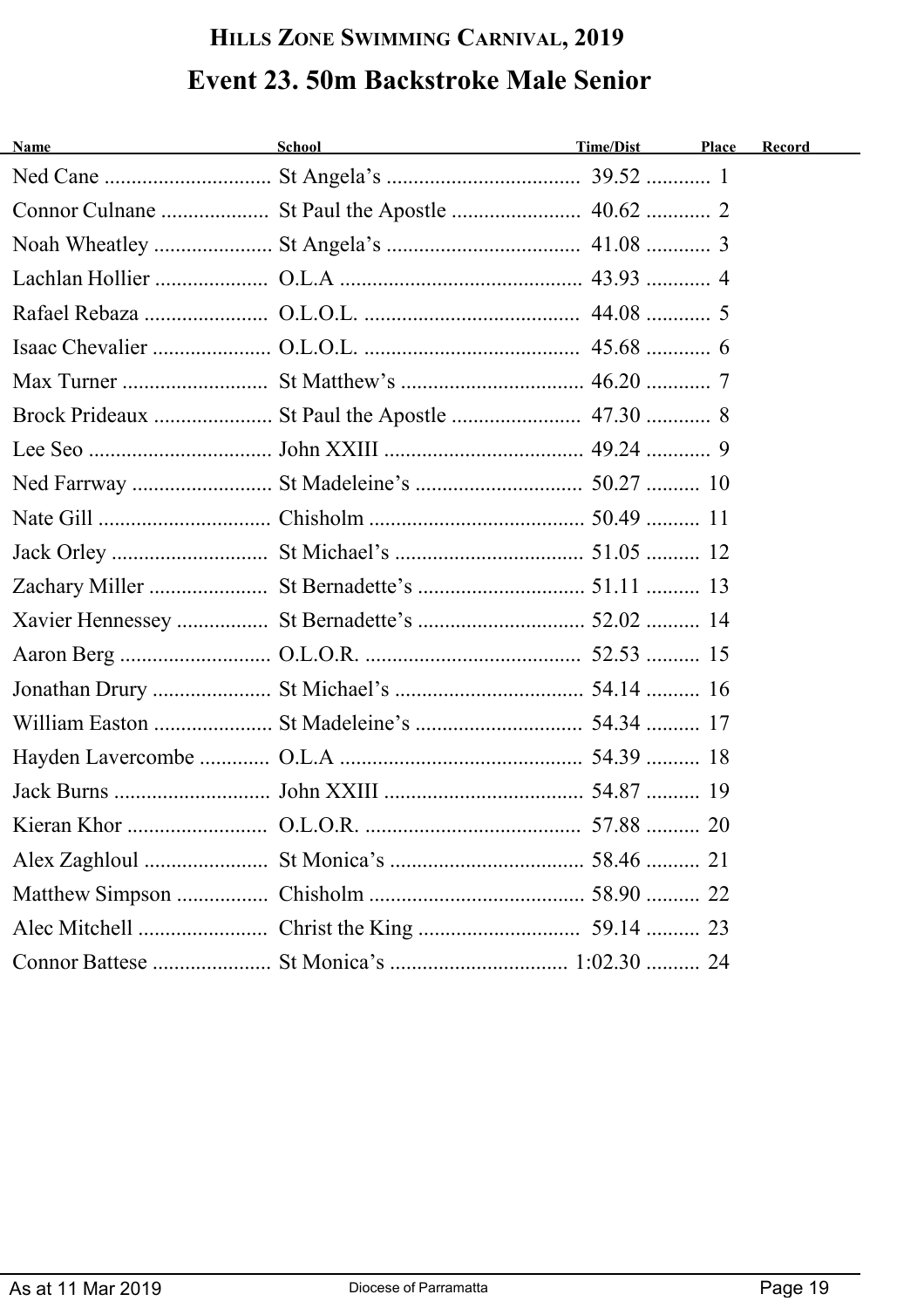# **HILLS ZONE SWIMMING CARNIVAL, 2019 Event 24. 50m Backstroke Female Senior**

| <b>Name</b><br><u> 1980 - Johann Barbara, martxa a</u> | School <u>contract the contract of the contract of the contract of the contract of the contract of the contract of the contract of the contract of the contract of the contract of the contract of the contract of the contract </u> | Time/Dist | Place | Record |
|--------------------------------------------------------|--------------------------------------------------------------------------------------------------------------------------------------------------------------------------------------------------------------------------------------|-----------|-------|--------|
|                                                        |                                                                                                                                                                                                                                      |           |       |        |
|                                                        |                                                                                                                                                                                                                                      |           |       |        |
|                                                        |                                                                                                                                                                                                                                      |           |       |        |
|                                                        |                                                                                                                                                                                                                                      |           |       |        |
|                                                        |                                                                                                                                                                                                                                      |           |       |        |
|                                                        |                                                                                                                                                                                                                                      |           |       |        |
|                                                        |                                                                                                                                                                                                                                      |           |       |        |
|                                                        |                                                                                                                                                                                                                                      |           |       |        |
|                                                        |                                                                                                                                                                                                                                      |           |       |        |
|                                                        |                                                                                                                                                                                                                                      |           |       |        |
|                                                        |                                                                                                                                                                                                                                      |           |       |        |
|                                                        |                                                                                                                                                                                                                                      |           |       |        |
|                                                        |                                                                                                                                                                                                                                      |           |       |        |
|                                                        |                                                                                                                                                                                                                                      |           |       |        |
|                                                        |                                                                                                                                                                                                                                      |           |       |        |
|                                                        |                                                                                                                                                                                                                                      |           |       |        |
|                                                        |                                                                                                                                                                                                                                      |           |       |        |
|                                                        |                                                                                                                                                                                                                                      |           |       |        |
|                                                        |                                                                                                                                                                                                                                      |           |       |        |
|                                                        |                                                                                                                                                                                                                                      |           |       |        |
|                                                        |                                                                                                                                                                                                                                      |           |       |        |
|                                                        |                                                                                                                                                                                                                                      |           |       |        |
|                                                        |                                                                                                                                                                                                                                      |           |       |        |
|                                                        |                                                                                                                                                                                                                                      |           |       |        |
|                                                        |                                                                                                                                                                                                                                      |           |       |        |
|                                                        |                                                                                                                                                                                                                                      |           |       |        |
|                                                        |                                                                                                                                                                                                                                      |           |       |        |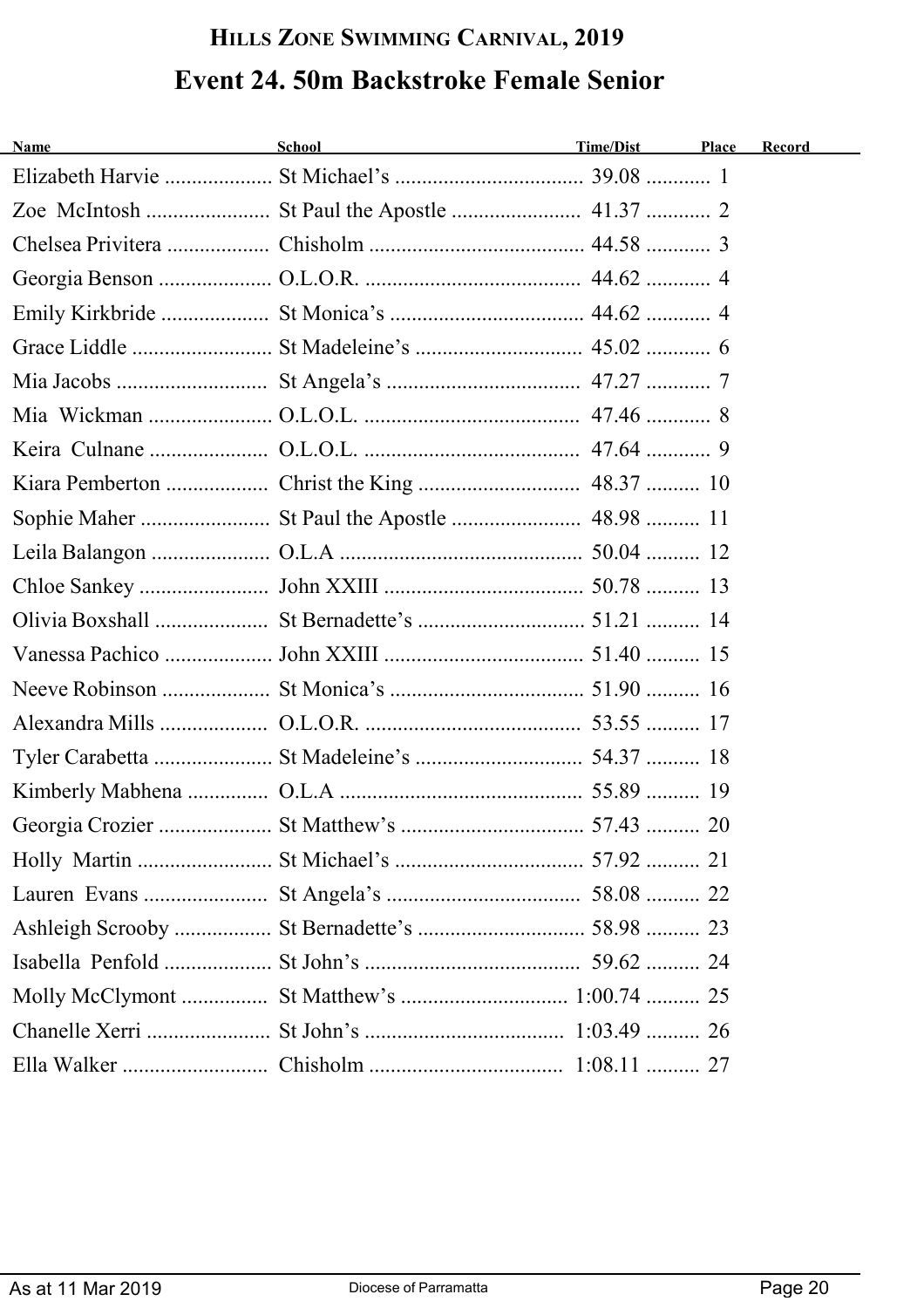# **HILLS ZONE SWIMMING CARNIVAL, 2019 Event 27. 50m Backstroke MC Male Senior**

| <b>Name</b> | School | Time/Dist | Place | Record |
|-------------|--------|-----------|-------|--------|
|             |        |           |       |        |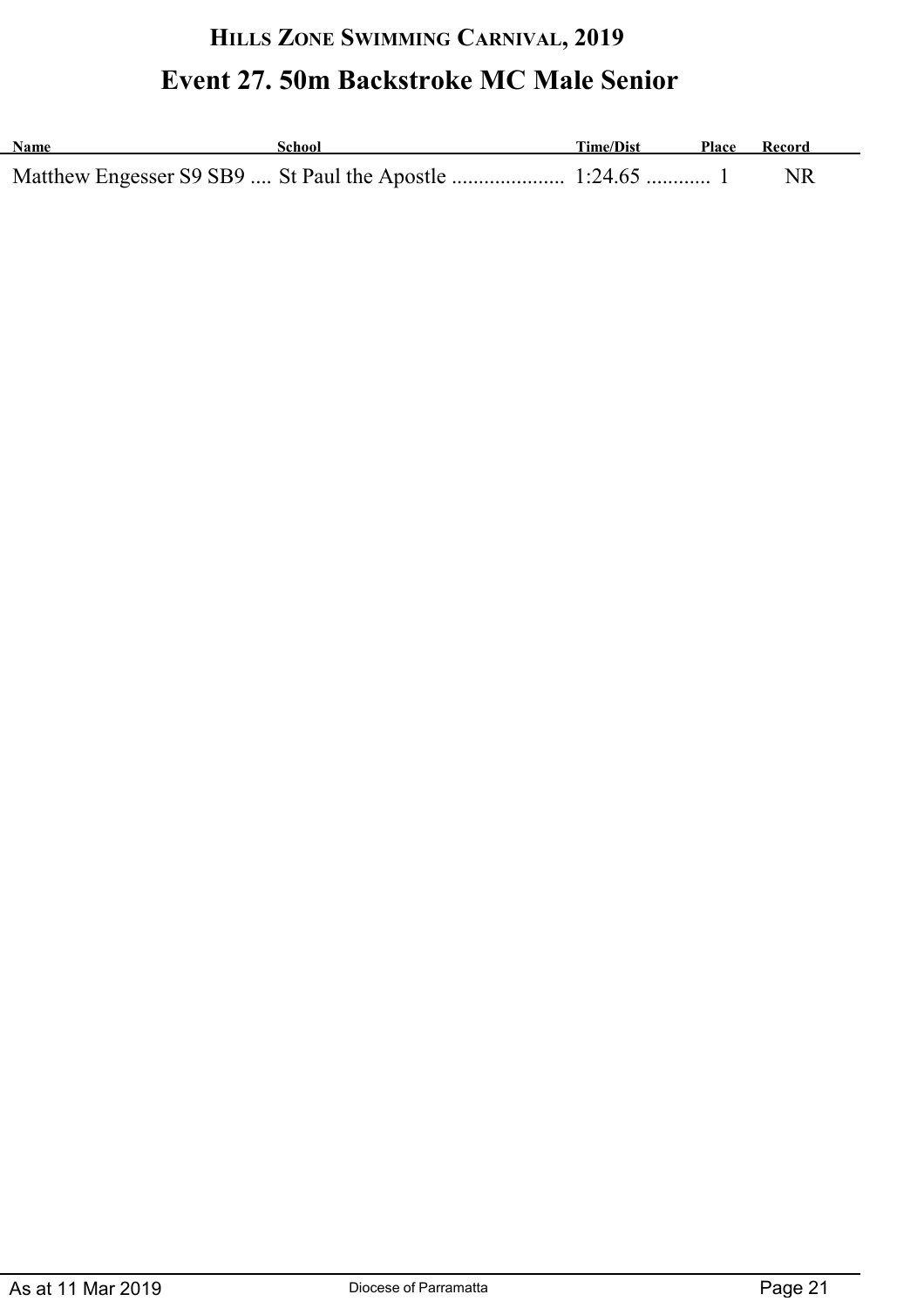# **HILLS ZONE SWIMMING CARNIVAL, 2019 Event 29. 50m Breaststroke Male Junior**

| Name | School | Time/Dist | Place | Record |
|------|--------|-----------|-------|--------|
|      |        |           |       |        |
|      |        |           |       |        |
|      |        |           |       |        |
|      |        |           |       |        |
|      |        |           |       |        |
|      |        |           |       |        |
|      |        |           |       |        |
|      |        |           |       |        |
|      |        |           |       |        |
|      |        |           |       |        |
|      |        |           |       |        |
|      |        |           |       |        |
|      |        |           |       |        |
|      |        |           |       |        |
|      |        |           |       |        |
|      |        |           |       |        |
|      |        |           |       |        |
|      |        |           |       |        |
|      |        |           |       |        |
|      |        |           |       |        |
|      |        |           |       |        |
|      |        |           |       |        |
|      |        |           |       |        |
|      |        |           |       |        |
|      |        |           |       |        |
|      |        |           |       |        |
|      |        |           |       |        |
|      |        |           |       |        |
|      |        |           |       |        |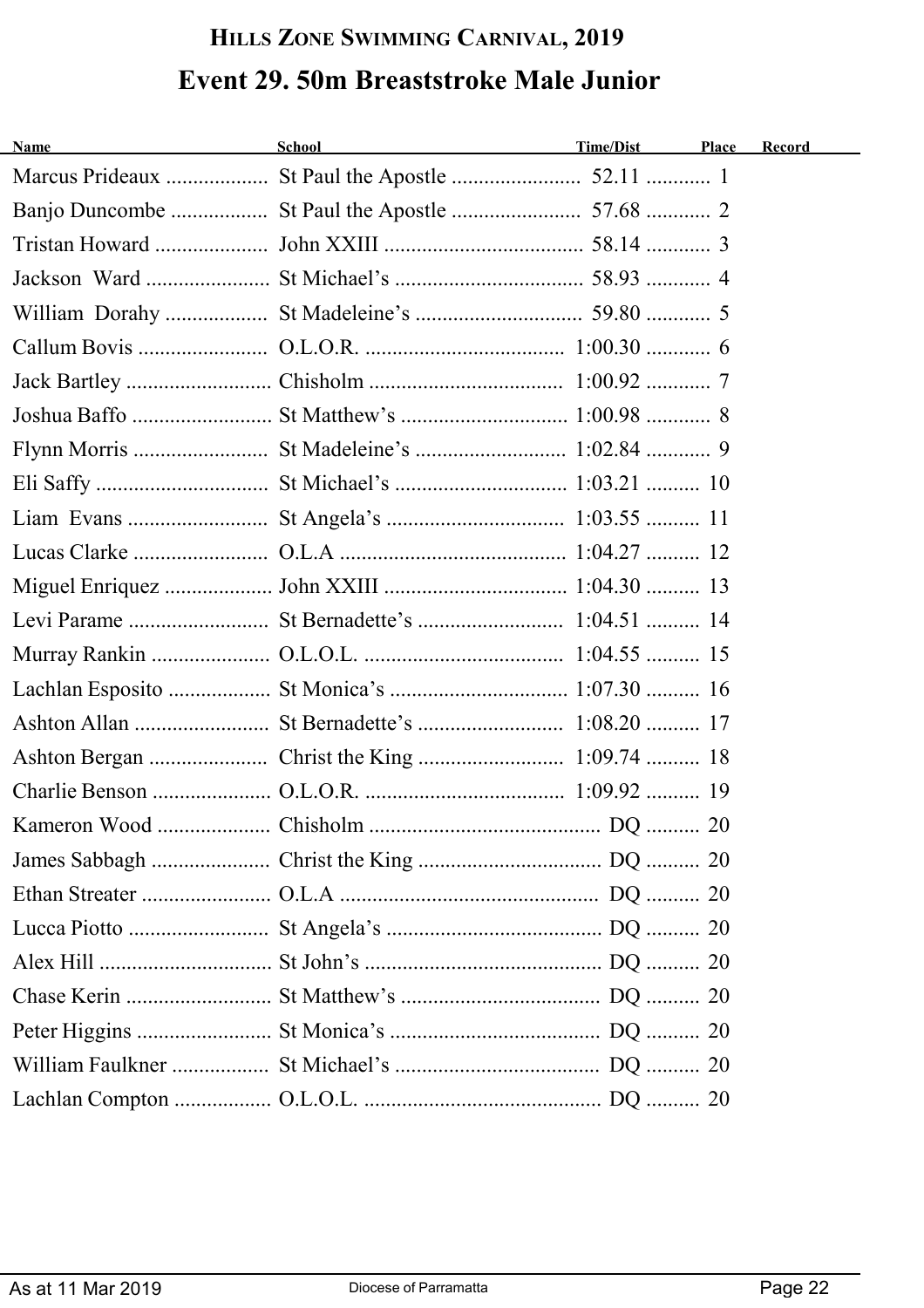# **HILLS ZONE SWIMMING CARNIVAL, 2019 Event 30. 50m Breaststroke Female Junior**

| <b>Name</b><br><u> 1989 - Johann Barn, mars ann an t-A</u> | School<br><u> 1989 - Johann Barn, mars an t-Amerikaansk kommunister (</u> | Time/Dist | Place | Record |
|------------------------------------------------------------|---------------------------------------------------------------------------|-----------|-------|--------|
|                                                            |                                                                           |           |       |        |
|                                                            |                                                                           |           |       |        |
|                                                            |                                                                           |           |       |        |
|                                                            |                                                                           |           |       |        |
|                                                            |                                                                           |           |       |        |
|                                                            |                                                                           |           |       |        |
|                                                            |                                                                           |           |       |        |
|                                                            |                                                                           |           |       |        |
|                                                            |                                                                           |           |       |        |
|                                                            |                                                                           |           |       |        |
|                                                            |                                                                           |           |       |        |
|                                                            |                                                                           |           |       |        |
|                                                            |                                                                           |           |       |        |
|                                                            |                                                                           |           |       |        |
|                                                            |                                                                           |           |       |        |
|                                                            |                                                                           |           |       |        |
|                                                            |                                                                           |           |       |        |
|                                                            |                                                                           |           |       |        |
|                                                            |                                                                           |           |       |        |
|                                                            |                                                                           |           |       |        |
|                                                            |                                                                           |           |       |        |
|                                                            |                                                                           |           |       |        |
|                                                            |                                                                           |           |       |        |
|                                                            |                                                                           |           |       |        |
|                                                            |                                                                           |           |       |        |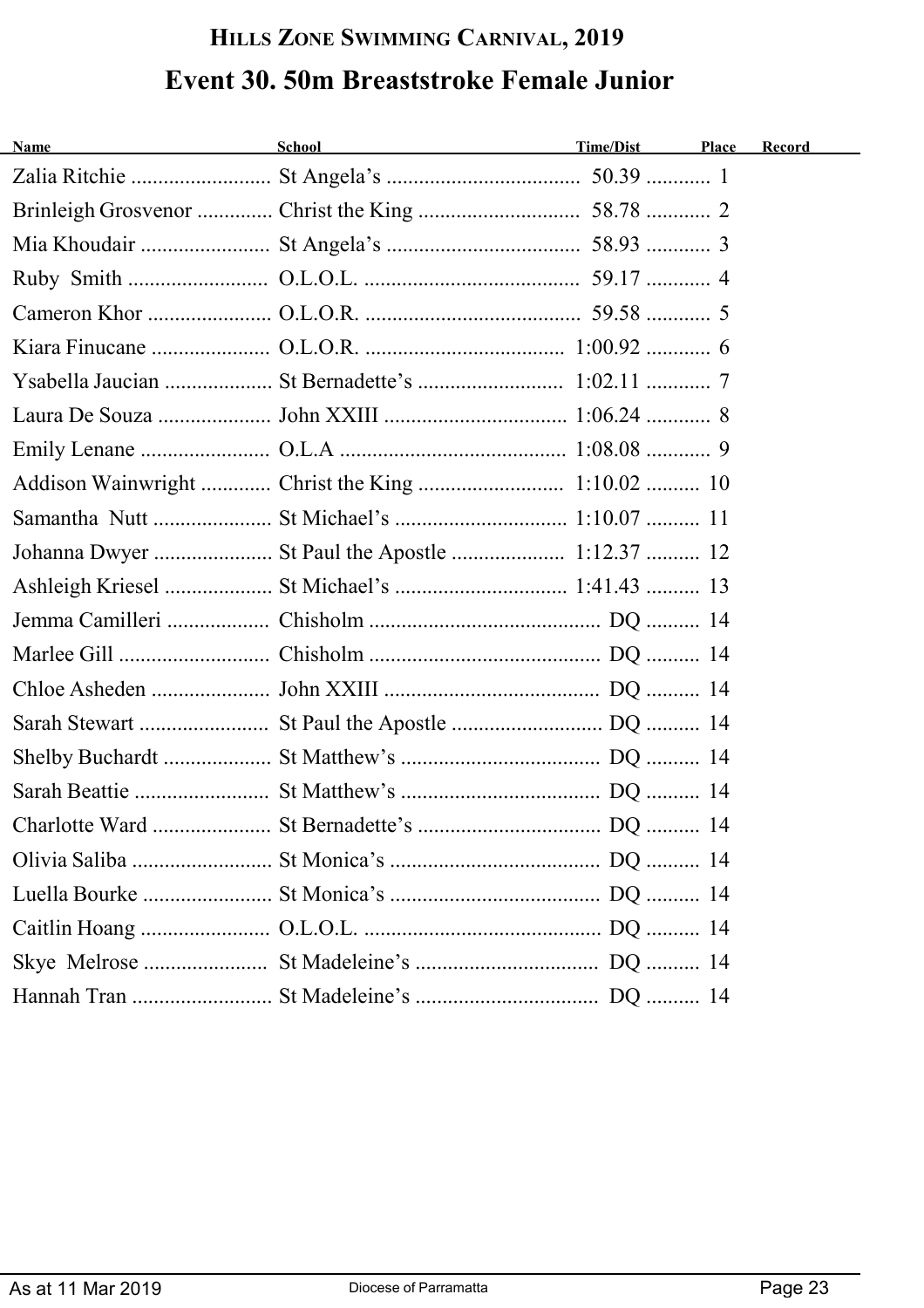# **HILLS ZONE SWIMMING CARNIVAL, 2019 Event 31. 50m Breaststroke Male 11 Years**

| <b>Name</b> | School <b>Example 2018</b> | Time/Dist | <b>Place</b> | Record |
|-------------|----------------------------|-----------|--------------|--------|
|             |                            |           |              |        |
|             |                            |           |              |        |
|             |                            |           |              |        |
|             |                            |           |              |        |
|             |                            |           |              |        |
|             |                            |           |              |        |
|             |                            |           |              |        |
|             |                            |           |              |        |
|             |                            |           |              |        |
|             |                            |           |              |        |
|             |                            |           |              |        |
|             |                            |           |              |        |
|             |                            |           |              |        |
|             |                            |           |              |        |
|             |                            |           |              |        |
|             |                            |           |              |        |
|             |                            |           |              |        |
|             |                            |           |              |        |
|             |                            |           |              |        |
|             |                            |           |              |        |
|             |                            |           |              |        |
|             |                            |           |              |        |
|             |                            |           |              |        |
|             |                            |           |              |        |
|             |                            |           |              |        |
|             |                            |           |              |        |
|             |                            |           |              |        |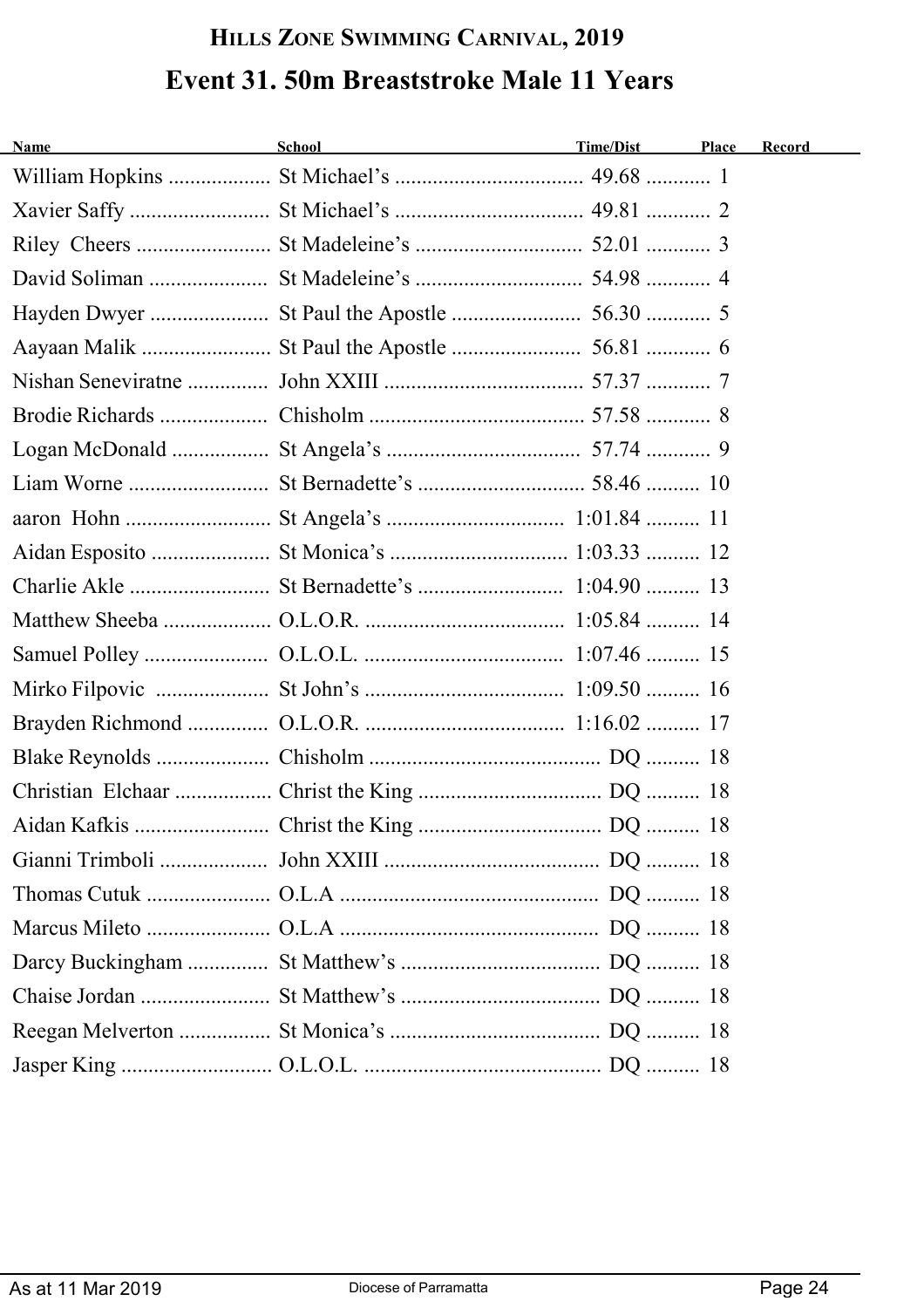# **HILLS ZONE SWIMMING CARNIVAL, 2019 Event 32. 50m Breaststroke Female 11 Years**

| <b>Name</b><br><u> 1980 - Johann Barbara, martxa alemaniar a</u> | School <b>Example 2018</b> | Time/Dist | Place | Record |
|------------------------------------------------------------------|----------------------------|-----------|-------|--------|
|                                                                  |                            |           |       |        |
|                                                                  |                            |           |       |        |
|                                                                  |                            |           |       |        |
|                                                                  |                            |           |       |        |
|                                                                  |                            |           |       |        |
|                                                                  |                            |           |       |        |
|                                                                  |                            |           |       |        |
|                                                                  |                            |           |       |        |
|                                                                  |                            |           |       |        |
|                                                                  |                            |           |       |        |
|                                                                  |                            |           |       |        |
|                                                                  |                            |           |       |        |
|                                                                  |                            |           |       |        |
|                                                                  |                            |           |       |        |
|                                                                  |                            |           |       |        |
|                                                                  |                            |           |       |        |
|                                                                  |                            |           |       |        |
|                                                                  |                            |           |       |        |
|                                                                  |                            |           |       |        |
|                                                                  |                            |           |       |        |
|                                                                  |                            |           |       |        |
|                                                                  |                            |           |       |        |
|                                                                  |                            |           |       |        |
|                                                                  |                            |           |       |        |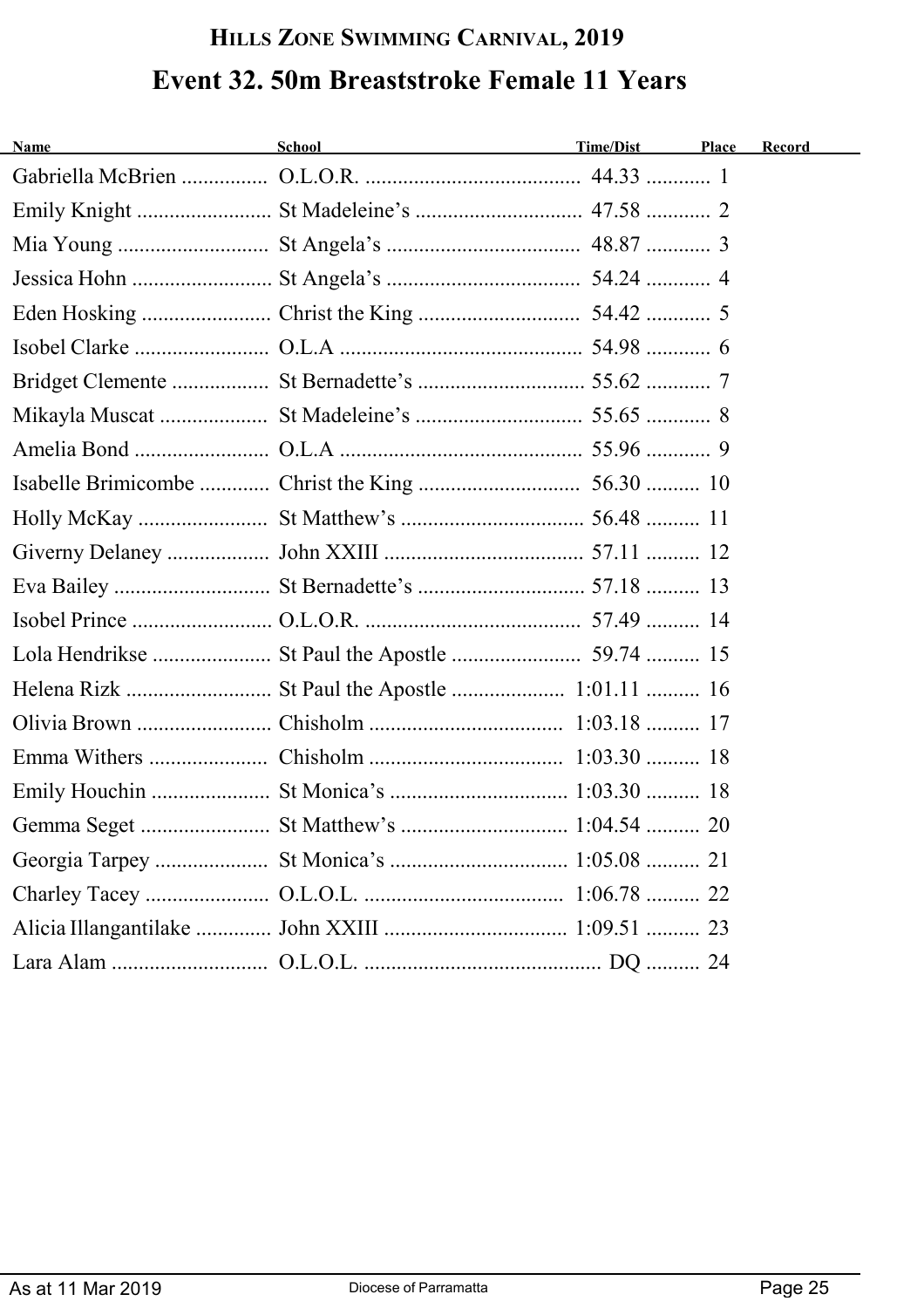# **HILLS ZONE SWIMMING CARNIVAL, 2019 Event 33. 50m Breaststroke Male Senior**

| <b>Name</b> | School                                   | Time/Dist | Place | Record |
|-------------|------------------------------------------|-----------|-------|--------|
|             |                                          |           |       |        |
|             |                                          |           |       |        |
|             |                                          |           |       |        |
|             |                                          |           |       |        |
|             |                                          |           |       |        |
|             |                                          |           |       |        |
|             |                                          |           |       |        |
|             |                                          |           |       |        |
|             |                                          |           |       |        |
|             |                                          |           |       |        |
|             |                                          |           |       |        |
|             |                                          |           |       |        |
|             |                                          |           |       |        |
|             |                                          |           |       |        |
|             |                                          |           |       |        |
|             |                                          |           |       |        |
|             |                                          |           |       |        |
|             |                                          |           |       |        |
|             | Zachary Cauchi  St Monica's  1:03.18  19 |           |       |        |
|             |                                          |           |       |        |
|             |                                          |           |       |        |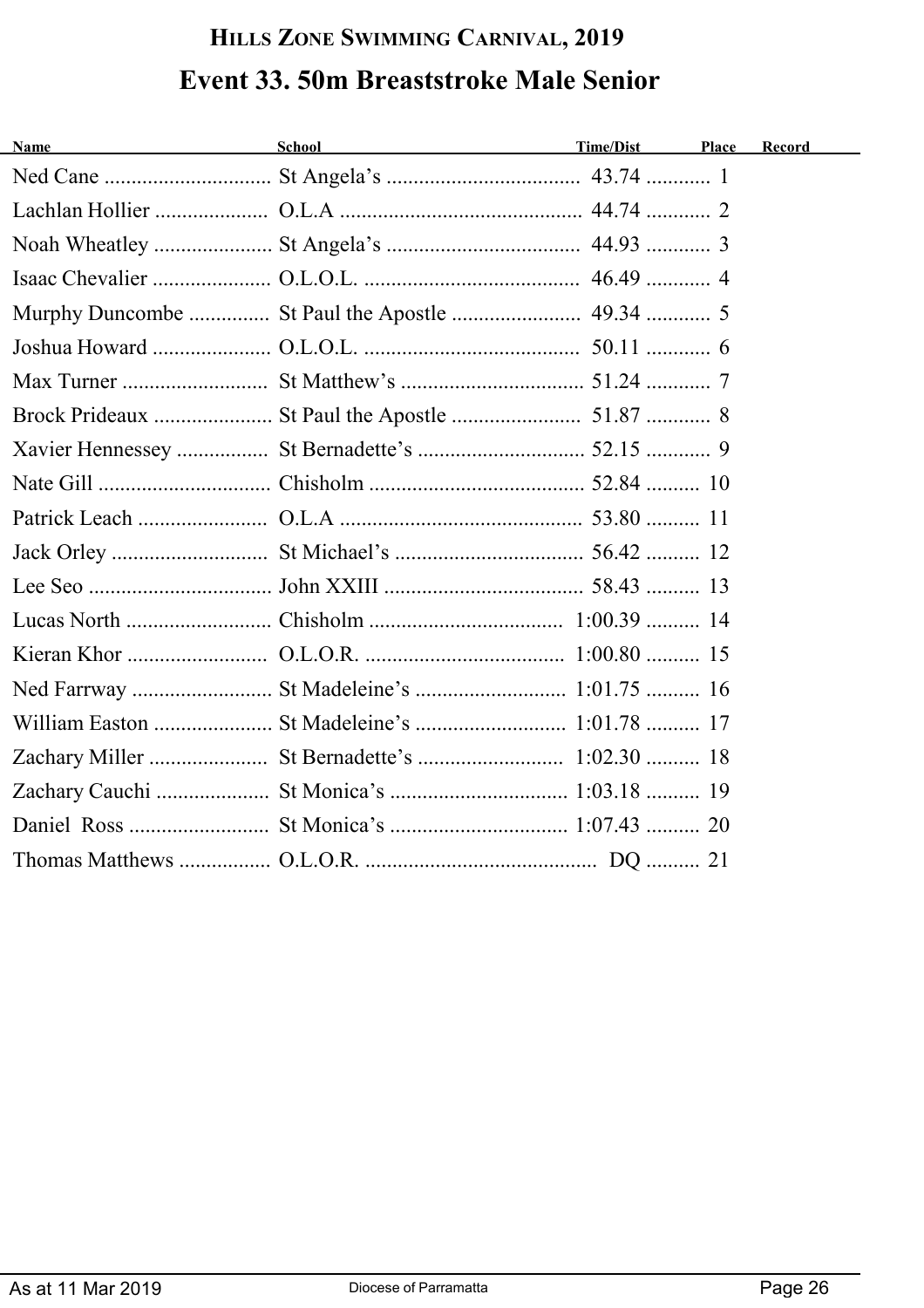# **HILLS ZONE SWIMMING CARNIVAL, 2019 Event 34. 50m Breaststroke Female Senior**

| <b>Name</b><br><u> 1980 - Johann Barbara, martxa alemaniar a</u> | School and the contract of the contract of the contract of the contract of the contract of the contract of the | Time/Dist | Place | Record |
|------------------------------------------------------------------|----------------------------------------------------------------------------------------------------------------|-----------|-------|--------|
|                                                                  |                                                                                                                |           |       |        |
|                                                                  |                                                                                                                |           |       |        |
|                                                                  |                                                                                                                |           |       |        |
|                                                                  |                                                                                                                |           |       |        |
|                                                                  |                                                                                                                |           |       |        |
|                                                                  |                                                                                                                |           |       |        |
|                                                                  |                                                                                                                |           |       |        |
|                                                                  |                                                                                                                |           |       |        |
|                                                                  |                                                                                                                |           |       |        |
|                                                                  |                                                                                                                |           |       |        |
|                                                                  |                                                                                                                |           |       |        |
|                                                                  |                                                                                                                |           |       |        |
|                                                                  |                                                                                                                |           |       |        |
|                                                                  |                                                                                                                |           |       |        |
|                                                                  |                                                                                                                |           |       |        |
|                                                                  |                                                                                                                |           |       |        |
|                                                                  |                                                                                                                |           |       |        |
|                                                                  |                                                                                                                |           |       |        |
|                                                                  |                                                                                                                |           |       |        |
|                                                                  |                                                                                                                |           |       |        |
|                                                                  |                                                                                                                |           |       |        |
|                                                                  |                                                                                                                |           |       |        |
|                                                                  |                                                                                                                |           |       |        |
|                                                                  |                                                                                                                |           |       |        |
|                                                                  |                                                                                                                |           |       |        |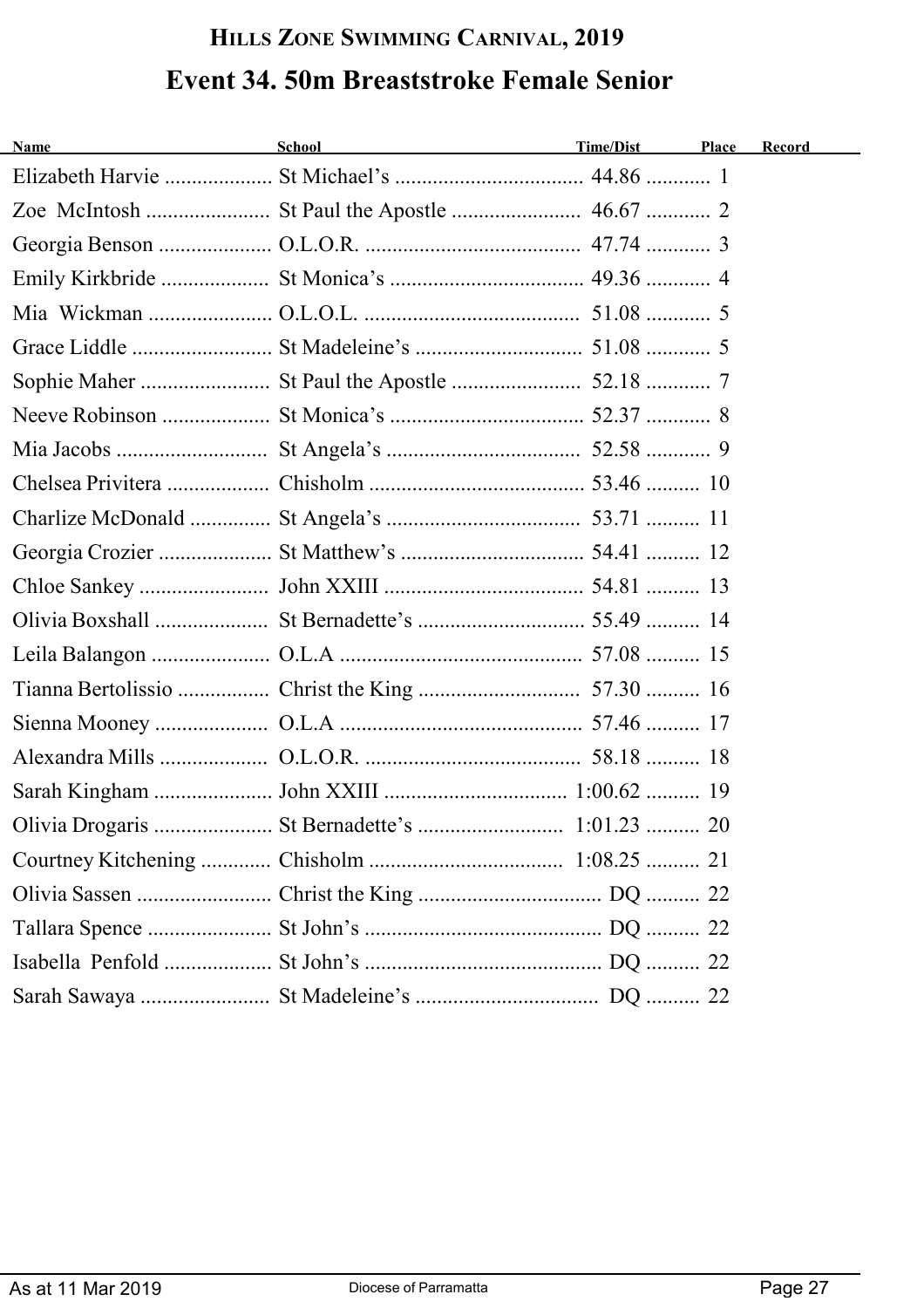# **HILLS ZONE SWIMMING CARNIVAL, 2019 Event 39. 50m Butterfly Male Junior**

| <b>Name</b> | <b>School</b> | <b>Time/Dist</b> | Place | Record |
|-------------|---------------|------------------|-------|--------|
|             |               |                  |       |        |
|             |               |                  |       |        |
|             |               |                  |       |        |
|             |               |                  |       |        |
|             |               |                  |       |        |
|             |               |                  |       |        |
|             |               |                  |       |        |
|             |               |                  |       |        |
|             |               |                  |       |        |
|             |               |                  |       |        |
|             |               |                  |       |        |
|             |               |                  |       |        |
|             |               |                  |       |        |
|             |               |                  |       |        |
|             |               |                  |       |        |
|             |               |                  |       |        |
|             |               |                  |       |        |
|             |               |                  |       |        |
|             |               |                  |       |        |
|             |               |                  |       |        |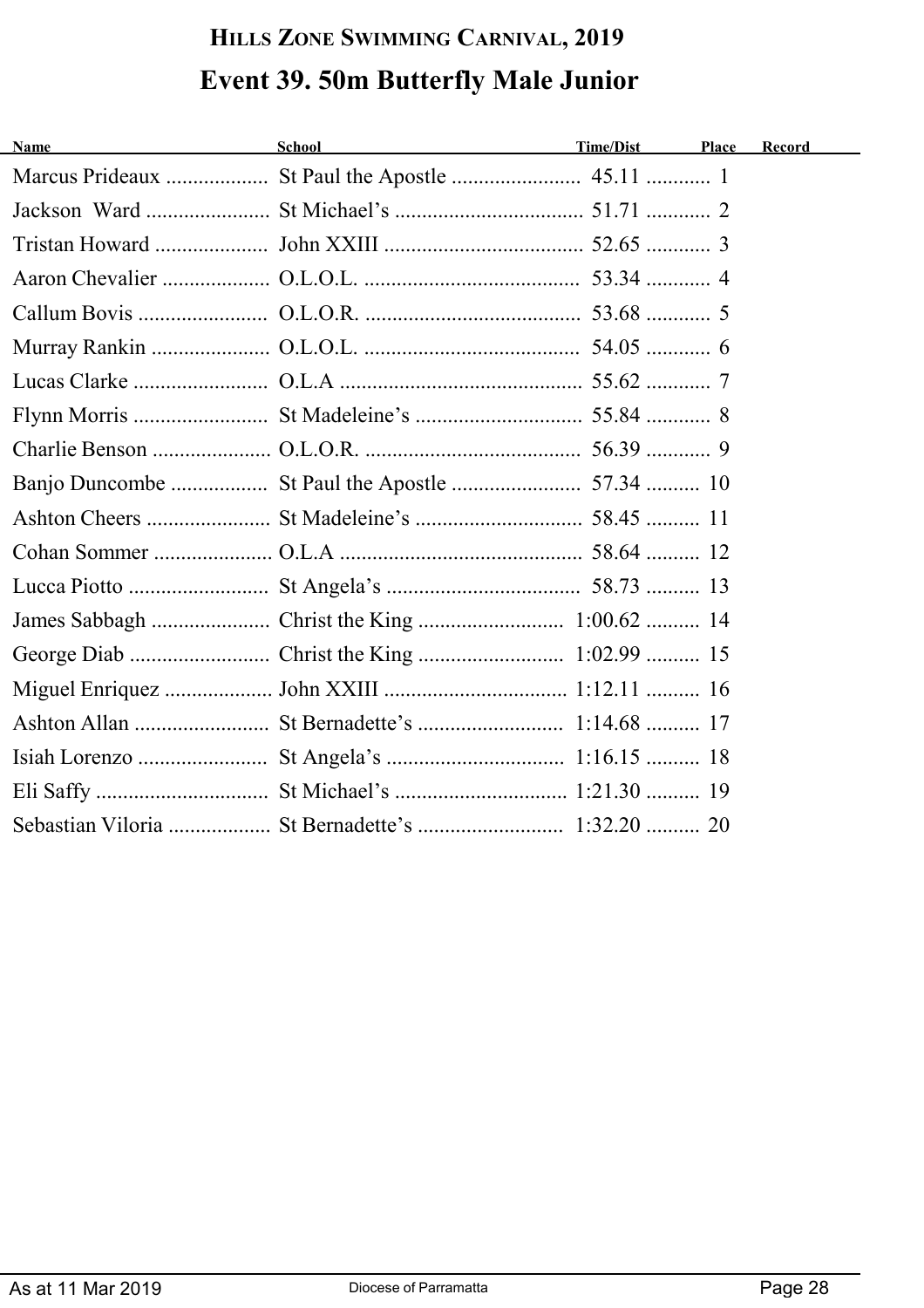# **HILLS ZONE SWIMMING CARNIVAL, 2019 Event 40. 50m Butterfly Female Junior**

| <b>Name</b> | School and the contract of the contract of the contract of the contract of the contract of the contract of the | Time/Dist | Place | Record |
|-------------|----------------------------------------------------------------------------------------------------------------|-----------|-------|--------|
|             |                                                                                                                |           |       |        |
|             |                                                                                                                |           |       |        |
|             |                                                                                                                |           |       |        |
|             |                                                                                                                |           |       |        |
|             |                                                                                                                |           |       |        |
|             |                                                                                                                |           |       |        |
|             |                                                                                                                |           |       |        |
|             |                                                                                                                |           |       |        |
|             |                                                                                                                |           |       |        |
|             |                                                                                                                |           |       |        |
|             |                                                                                                                |           |       |        |
|             |                                                                                                                |           |       |        |
|             |                                                                                                                |           |       |        |
|             |                                                                                                                |           |       |        |
|             |                                                                                                                |           |       |        |
|             | Shelby Buchardt  St Matthew's  1:20.71  16                                                                     |           |       |        |
|             |                                                                                                                |           |       |        |
|             |                                                                                                                |           |       |        |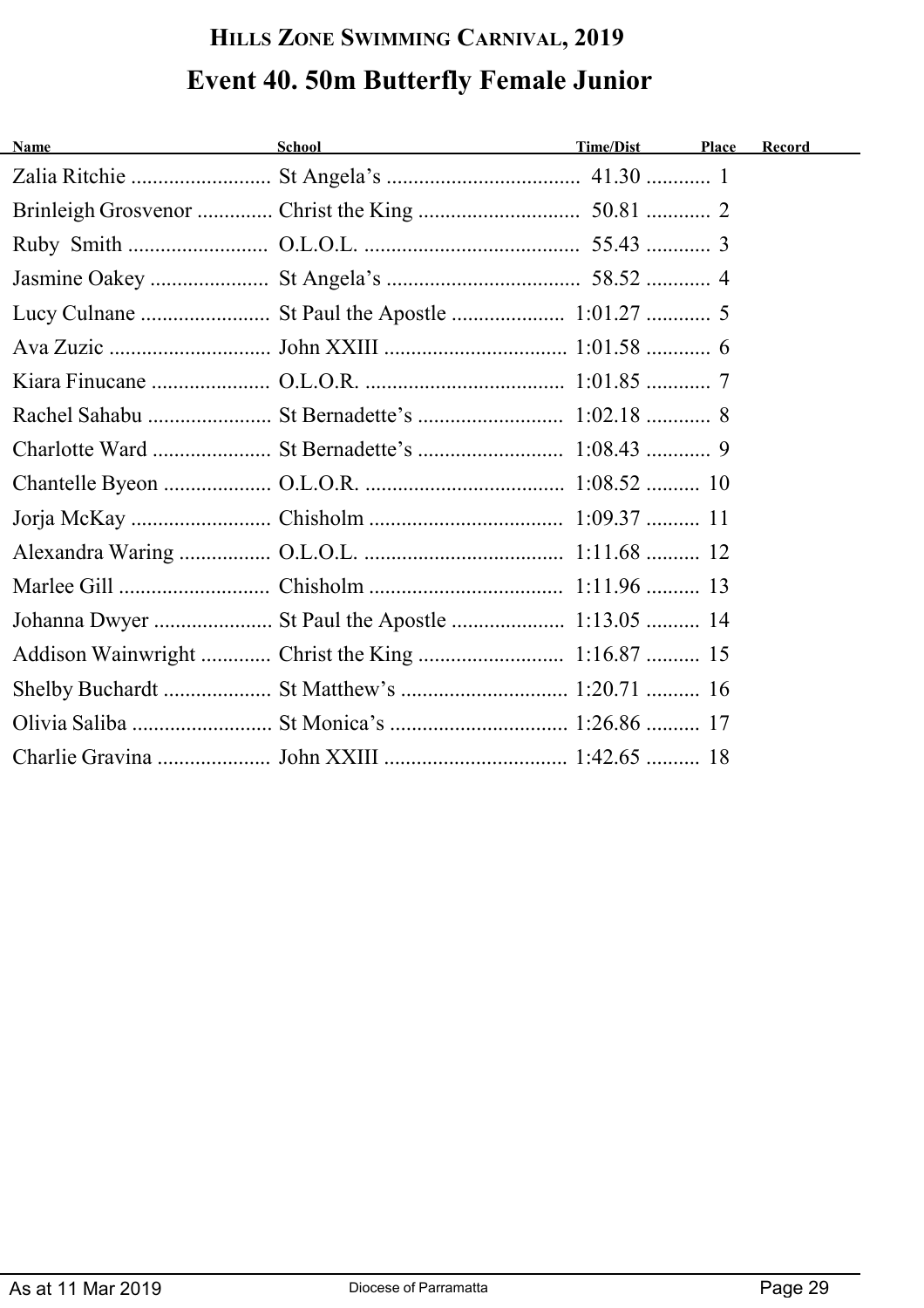# **HILLS ZONE SWIMMING CARNIVAL, 2019 Event 41. 50m Butterfly Male 11 Years**

| <b>Name</b> | School and the contract of the contract of the contract of the contract of the contract of the contract of the | Time/Dist | Place | Record |
|-------------|----------------------------------------------------------------------------------------------------------------|-----------|-------|--------|
|             |                                                                                                                |           |       |        |
|             |                                                                                                                |           |       |        |
|             |                                                                                                                |           |       |        |
|             |                                                                                                                |           |       |        |
|             |                                                                                                                |           |       |        |
|             |                                                                                                                |           |       |        |
|             |                                                                                                                |           |       |        |
|             |                                                                                                                |           |       |        |
|             |                                                                                                                |           |       |        |
|             |                                                                                                                |           |       |        |
|             |                                                                                                                |           |       |        |
|             |                                                                                                                |           |       |        |
|             |                                                                                                                |           |       |        |
|             |                                                                                                                |           |       |        |
|             |                                                                                                                |           |       |        |
|             |                                                                                                                |           |       |        |
|             |                                                                                                                |           |       |        |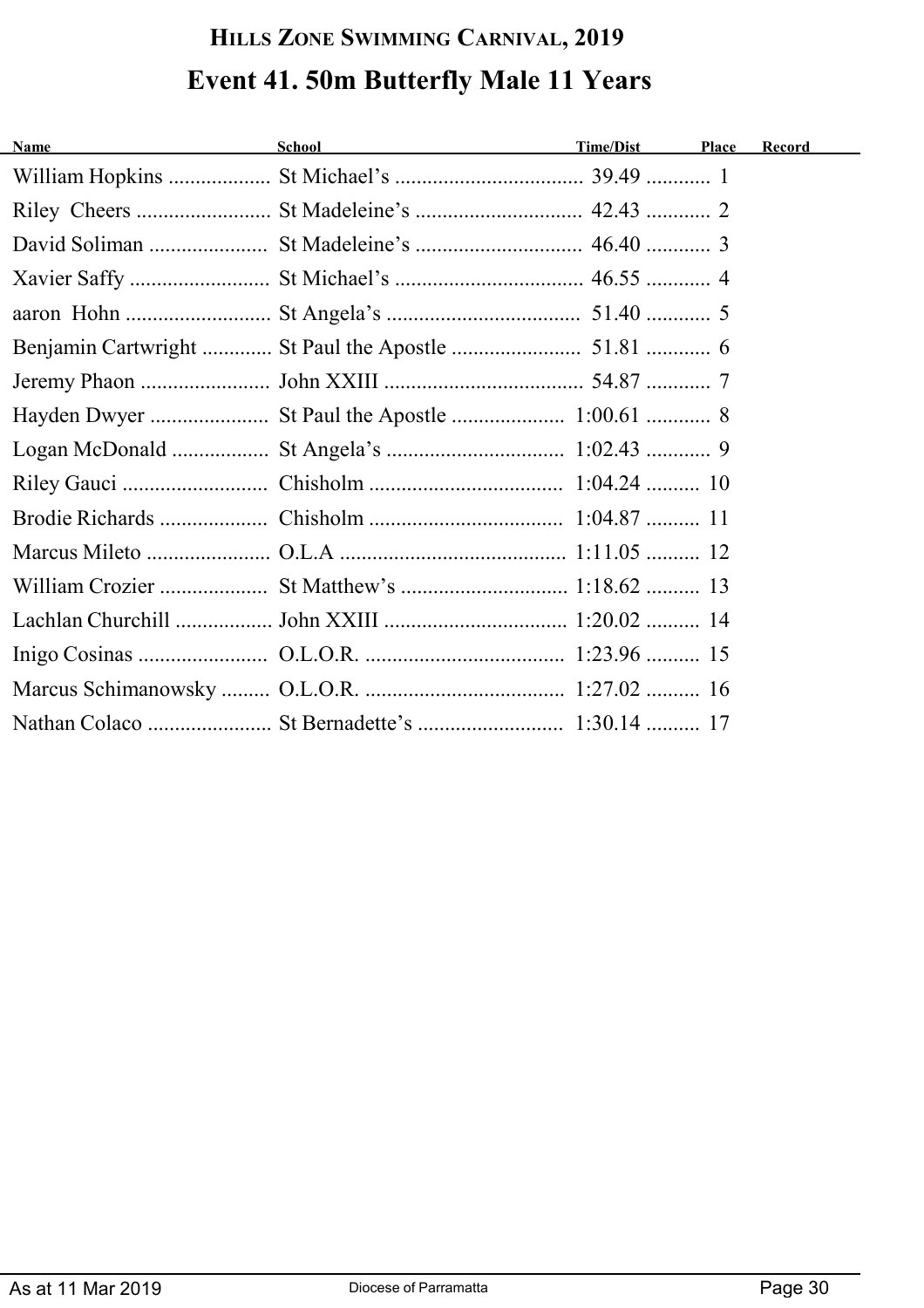# **HILLS ZONE SWIMMING CARNIVAL, 2019 Event 42. 50m Butterfly Female 11 Years**

| <b>Name</b> | School and the second second second second second second second second second second second second second second second second second second second second second second second second second second second second second seco | Time/Dist | Place | Record |
|-------------|--------------------------------------------------------------------------------------------------------------------------------------------------------------------------------------------------------------------------------|-----------|-------|--------|
|             |                                                                                                                                                                                                                                |           |       |        |
|             |                                                                                                                                                                                                                                |           |       |        |
|             |                                                                                                                                                                                                                                |           |       |        |
|             |                                                                                                                                                                                                                                |           |       |        |
|             |                                                                                                                                                                                                                                |           |       |        |
|             |                                                                                                                                                                                                                                |           |       |        |
|             |                                                                                                                                                                                                                                |           |       |        |
|             |                                                                                                                                                                                                                                |           |       |        |
|             |                                                                                                                                                                                                                                |           |       |        |
|             |                                                                                                                                                                                                                                |           |       |        |
|             |                                                                                                                                                                                                                                |           |       |        |
|             |                                                                                                                                                                                                                                |           |       |        |
|             |                                                                                                                                                                                                                                |           |       |        |
|             |                                                                                                                                                                                                                                |           |       |        |
|             |                                                                                                                                                                                                                                |           |       |        |
|             |                                                                                                                                                                                                                                |           |       |        |
|             |                                                                                                                                                                                                                                |           |       |        |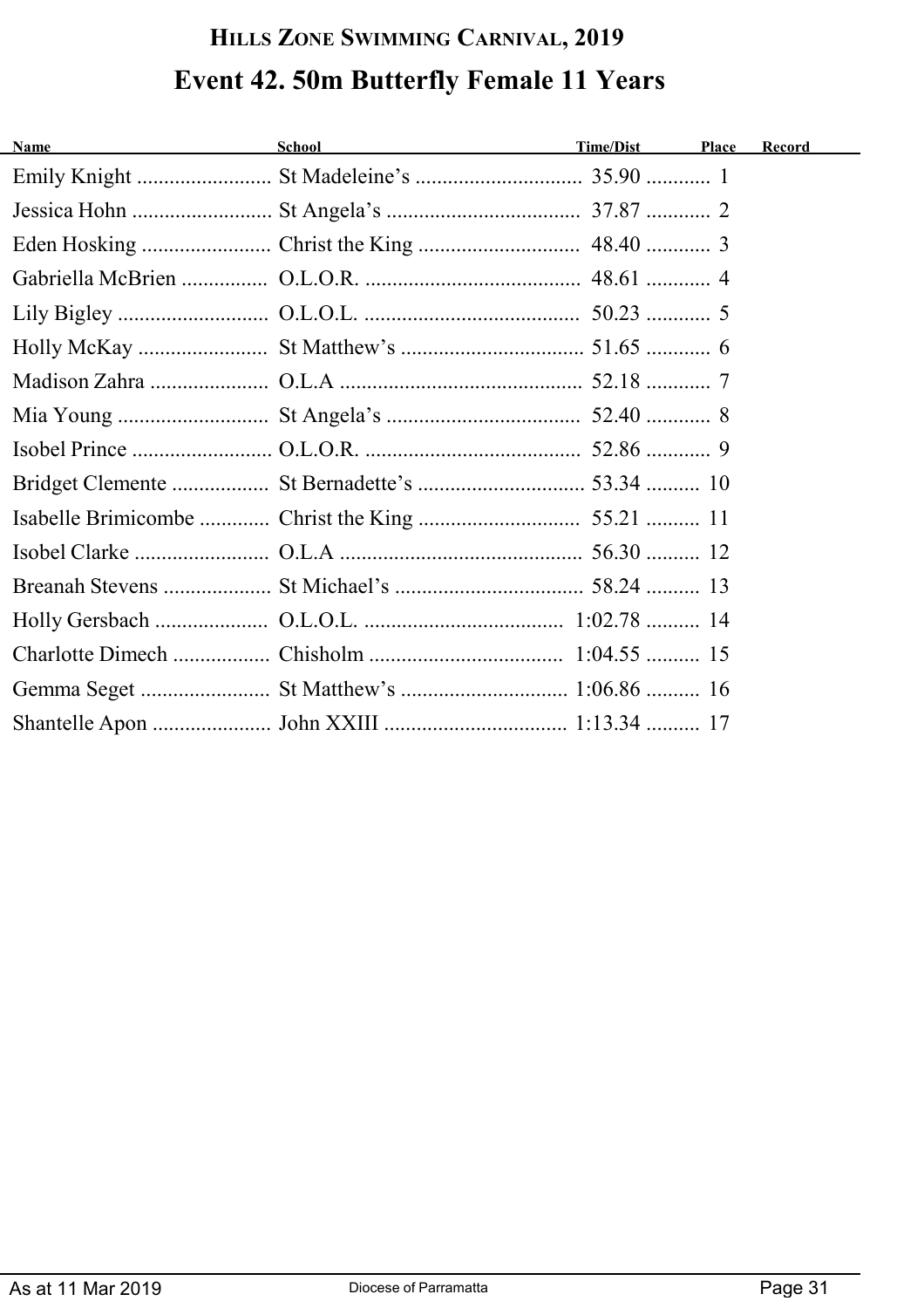# **HILLS ZONE SWIMMING CARNIVAL, 2019 Event 43. 50m Butterfly Male Senior**

| <u> 1989 - Johann Barn, mars eta bainar eta i</u><br><b>Name</b> | <b>School</b> School and the second second second second second second second second second second second second second second second second second second second second second second second second second second second second se | Time/Dist | Place | Record |
|------------------------------------------------------------------|-------------------------------------------------------------------------------------------------------------------------------------------------------------------------------------------------------------------------------------|-----------|-------|--------|
|                                                                  |                                                                                                                                                                                                                                     |           |       |        |
|                                                                  |                                                                                                                                                                                                                                     |           |       |        |
|                                                                  |                                                                                                                                                                                                                                     |           |       |        |
|                                                                  |                                                                                                                                                                                                                                     |           |       |        |
|                                                                  |                                                                                                                                                                                                                                     |           |       |        |
|                                                                  |                                                                                                                                                                                                                                     |           |       |        |
|                                                                  |                                                                                                                                                                                                                                     |           |       |        |
|                                                                  |                                                                                                                                                                                                                                     |           |       |        |
|                                                                  |                                                                                                                                                                                                                                     |           |       |        |
|                                                                  |                                                                                                                                                                                                                                     |           |       |        |
|                                                                  |                                                                                                                                                                                                                                     |           |       |        |
|                                                                  |                                                                                                                                                                                                                                     |           |       |        |
|                                                                  |                                                                                                                                                                                                                                     |           |       |        |
|                                                                  |                                                                                                                                                                                                                                     |           |       |        |
|                                                                  |                                                                                                                                                                                                                                     |           |       |        |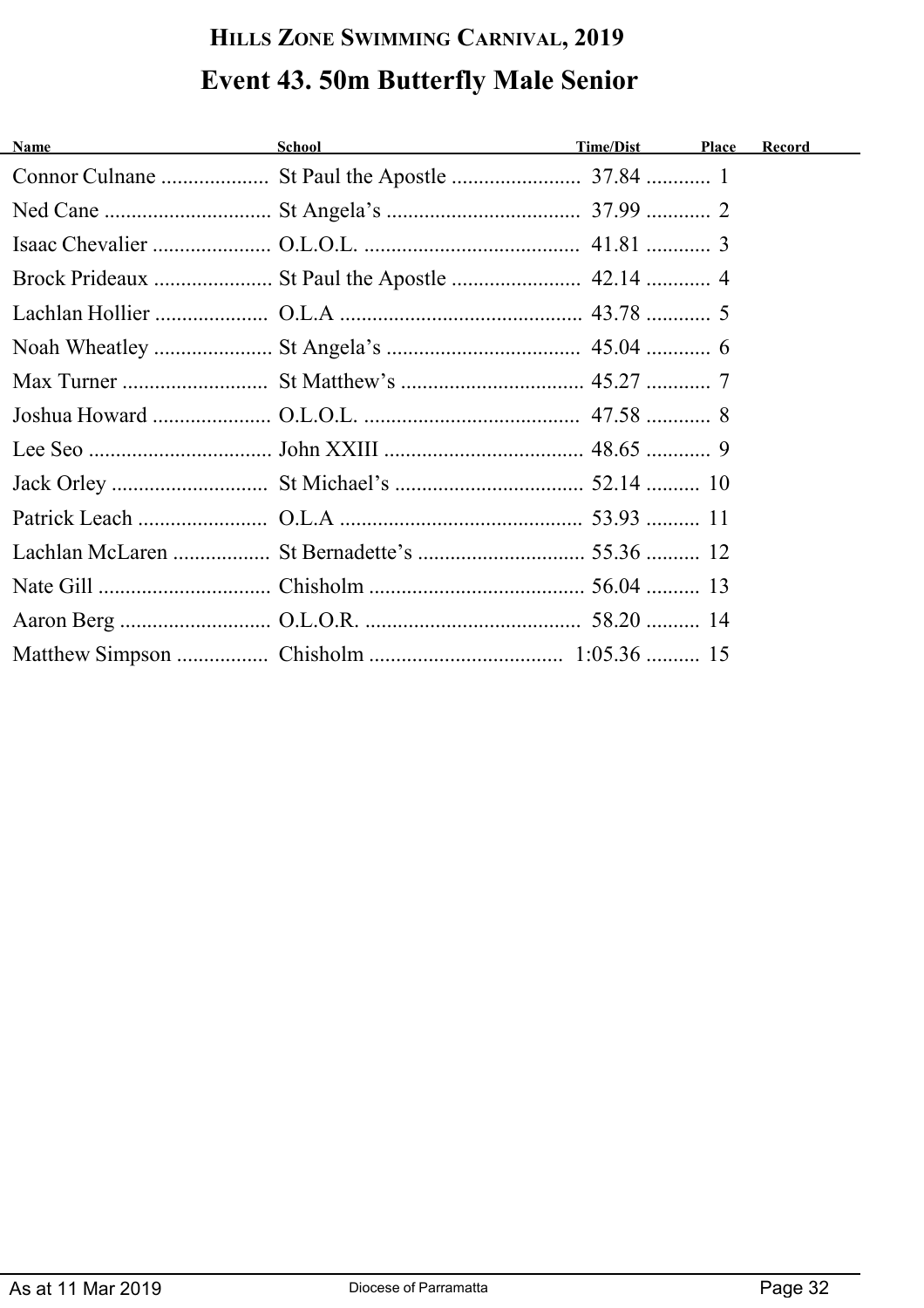# **HILLS ZONE SWIMMING CARNIVAL, 2019 Event 44. 50m Butterfly Female Senior**

| <b>Name</b> | School and the state of the state of the state of the state of the state of the state of the state of the state of the state of the state of the state of the state of the state of the state of the state of the state of the | Time/Dist | Place | Record |
|-------------|--------------------------------------------------------------------------------------------------------------------------------------------------------------------------------------------------------------------------------|-----------|-------|--------|
|             |                                                                                                                                                                                                                                |           |       |        |
|             |                                                                                                                                                                                                                                |           |       |        |
|             |                                                                                                                                                                                                                                |           |       |        |
|             |                                                                                                                                                                                                                                |           |       |        |
|             |                                                                                                                                                                                                                                |           |       |        |
|             |                                                                                                                                                                                                                                |           |       |        |
|             |                                                                                                                                                                                                                                |           |       |        |
|             |                                                                                                                                                                                                                                |           |       |        |
|             |                                                                                                                                                                                                                                |           |       |        |
|             |                                                                                                                                                                                                                                |           |       |        |
|             |                                                                                                                                                                                                                                |           |       |        |
|             |                                                                                                                                                                                                                                |           |       |        |
|             |                                                                                                                                                                                                                                |           |       |        |
|             |                                                                                                                                                                                                                                |           |       |        |
|             |                                                                                                                                                                                                                                |           |       |        |
|             |                                                                                                                                                                                                                                |           |       |        |
|             |                                                                                                                                                                                                                                |           |       |        |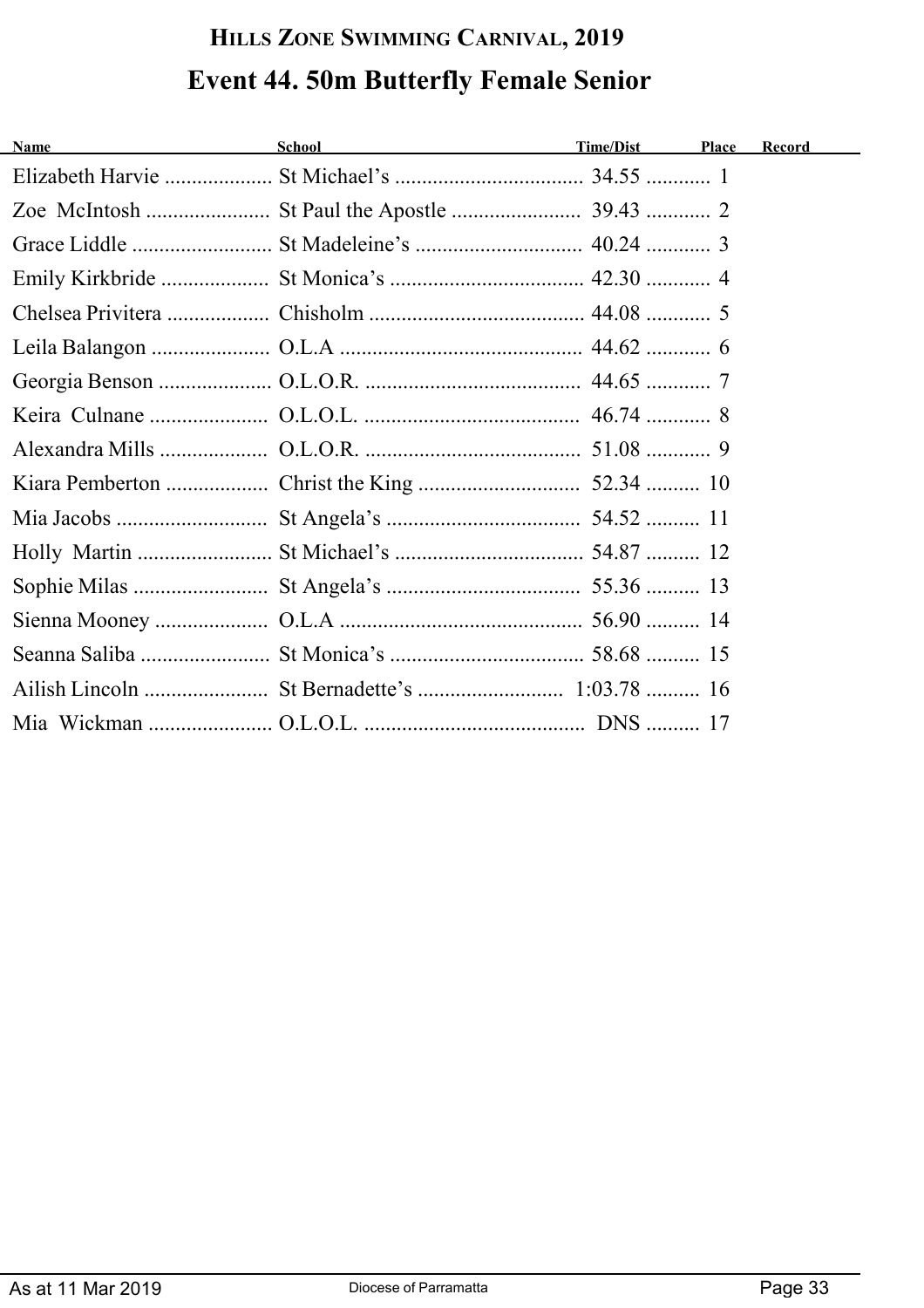### **HILLS ZONE SWIMMING CARNIVAL, 2019 Event 49. 200m IM Male Junior**

| Name and the state of the state of the state of the state of the state of the state of the state of the state of the state of the state of the state of the state of the state of the state of the state of the state of the s | School Time/Dist Place |  | <b>Record</b> |
|--------------------------------------------------------------------------------------------------------------------------------------------------------------------------------------------------------------------------------|------------------------|--|---------------|
|                                                                                                                                                                                                                                |                        |  |               |
|                                                                                                                                                                                                                                |                        |  |               |
|                                                                                                                                                                                                                                |                        |  |               |
|                                                                                                                                                                                                                                |                        |  |               |
|                                                                                                                                                                                                                                |                        |  |               |
|                                                                                                                                                                                                                                |                        |  |               |
|                                                                                                                                                                                                                                |                        |  |               |
|                                                                                                                                                                                                                                |                        |  |               |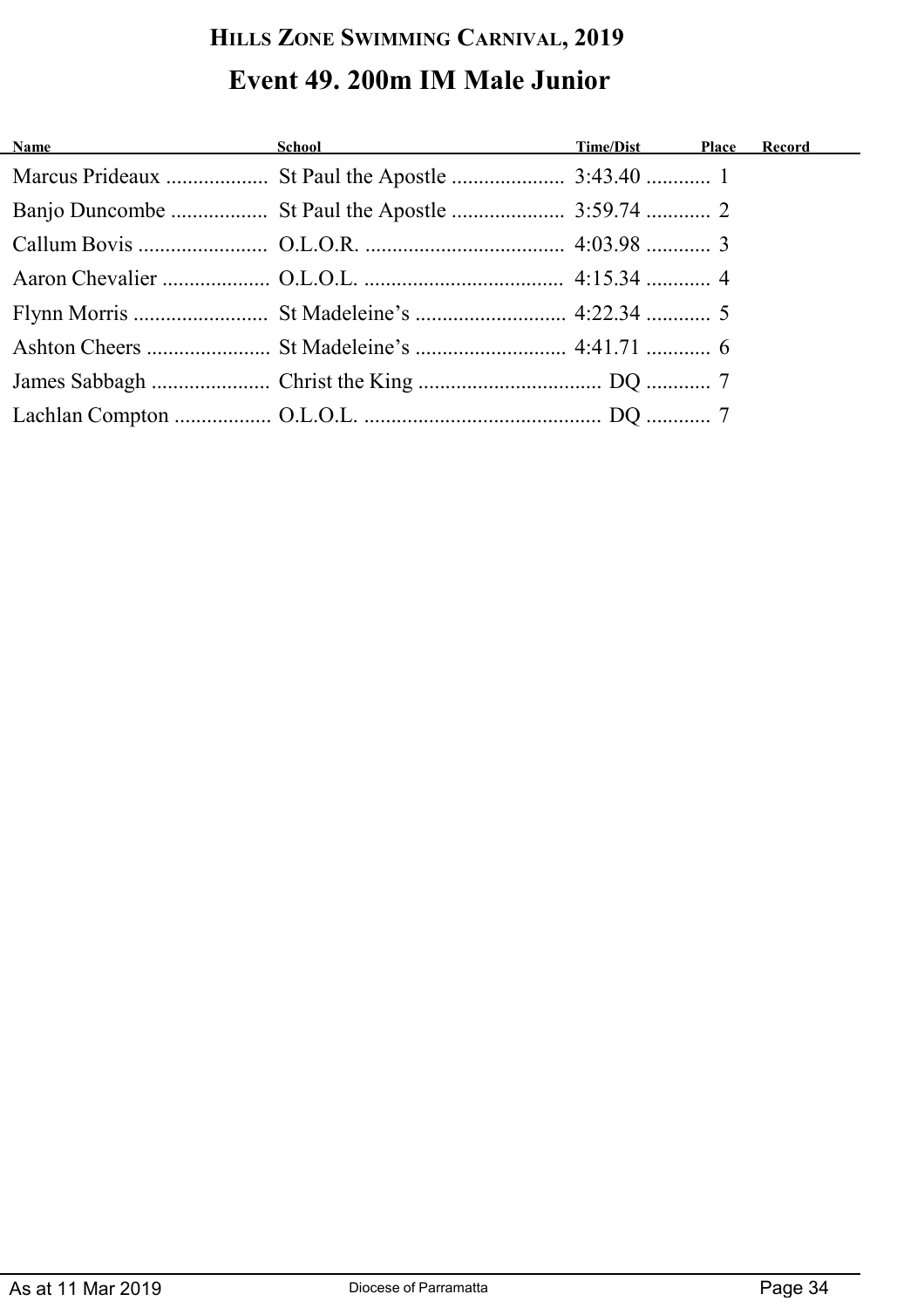### **HILLS ZONE SWIMMING CARNIVAL, 2019 Event 50. 200m IM Female Junior**

| <b>Name</b><br><u> 1989 - Johann Barbara, martxa alemaniar a</u> | School | Time/Dist Place Record |  |
|------------------------------------------------------------------|--------|------------------------|--|
|                                                                  |        |                        |  |
|                                                                  |        |                        |  |
|                                                                  |        |                        |  |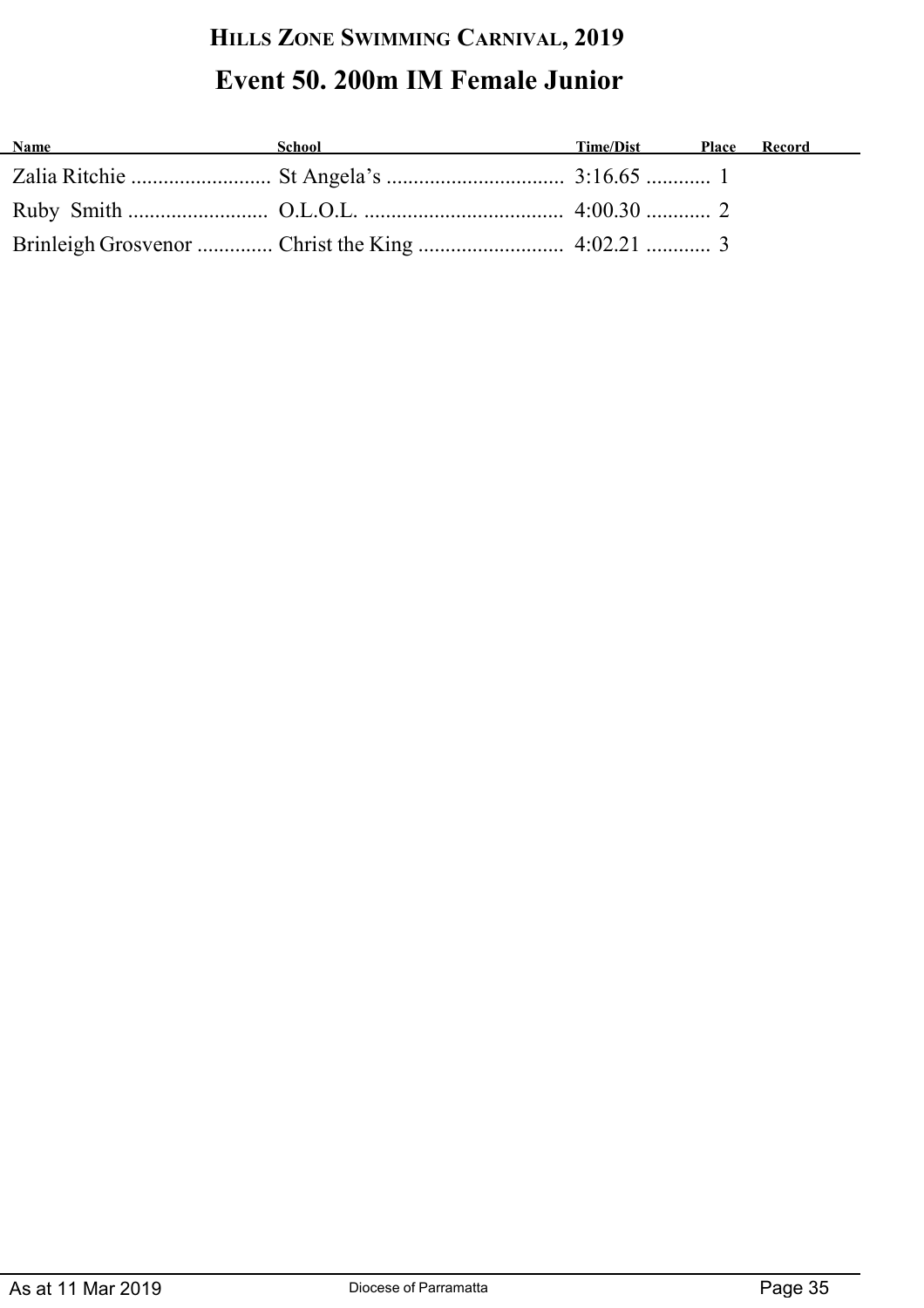#### **HILLS ZONE SWIMMING CARNIVAL, 2019 Event 51. 200m IM Male Senior**

| <b>Name</b> School School <b>Containers School Containers Time/Dist</b> Place Record |  |  |
|--------------------------------------------------------------------------------------|--|--|
|                                                                                      |  |  |
|                                                                                      |  |  |
|                                                                                      |  |  |
|                                                                                      |  |  |
|                                                                                      |  |  |
|                                                                                      |  |  |
|                                                                                      |  |  |
|                                                                                      |  |  |
|                                                                                      |  |  |
|                                                                                      |  |  |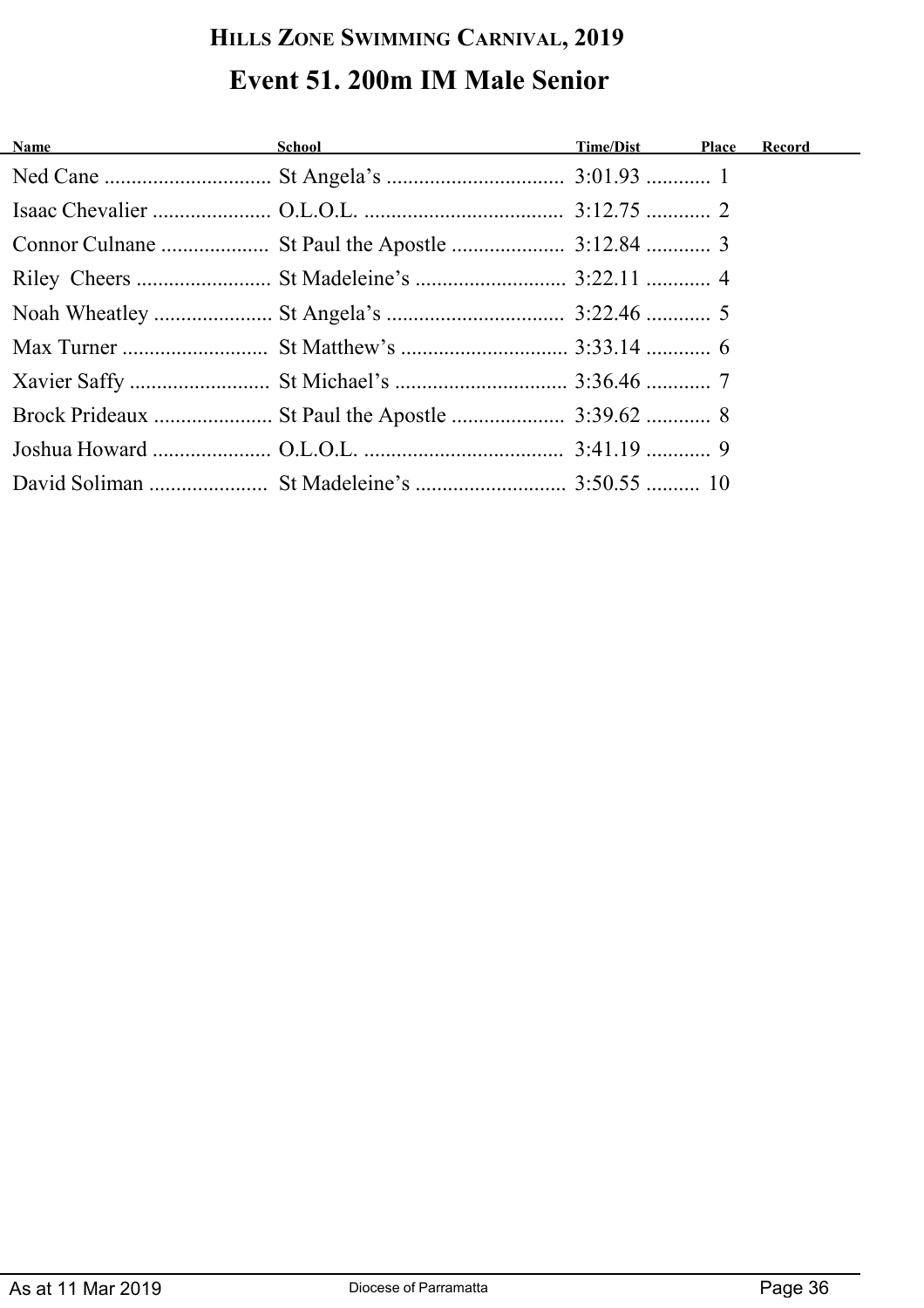### **HILLS ZONE SWIMMING CARNIVAL, 2019 Event 52. 200m IM Female Senior**

| Name and the contract of the contract of the contract of the contract of the contract of the contract of the contract of the contract of the contract of the contract of the contract of the contract of the contract of the c | School <b>School School School School School School School School School School School School School School School School School School School School School School School School</b> | Time/Dist Place | Record |
|--------------------------------------------------------------------------------------------------------------------------------------------------------------------------------------------------------------------------------|---------------------------------------------------------------------------------------------------------------------------------------------------------------------------------------|-----------------|--------|
|                                                                                                                                                                                                                                |                                                                                                                                                                                       |                 |        |
|                                                                                                                                                                                                                                |                                                                                                                                                                                       |                 |        |
|                                                                                                                                                                                                                                |                                                                                                                                                                                       |                 |        |
|                                                                                                                                                                                                                                |                                                                                                                                                                                       |                 |        |
|                                                                                                                                                                                                                                |                                                                                                                                                                                       |                 |        |
|                                                                                                                                                                                                                                |                                                                                                                                                                                       |                 |        |
|                                                                                                                                                                                                                                |                                                                                                                                                                                       |                 |        |
|                                                                                                                                                                                                                                |                                                                                                                                                                                       |                 |        |
|                                                                                                                                                                                                                                |                                                                                                                                                                                       |                 |        |
|                                                                                                                                                                                                                                |                                                                                                                                                                                       |                 |        |
|                                                                                                                                                                                                                                |                                                                                                                                                                                       |                 |        |
|                                                                                                                                                                                                                                |                                                                                                                                                                                       |                 |        |
|                                                                                                                                                                                                                                |                                                                                                                                                                                       |                 |        |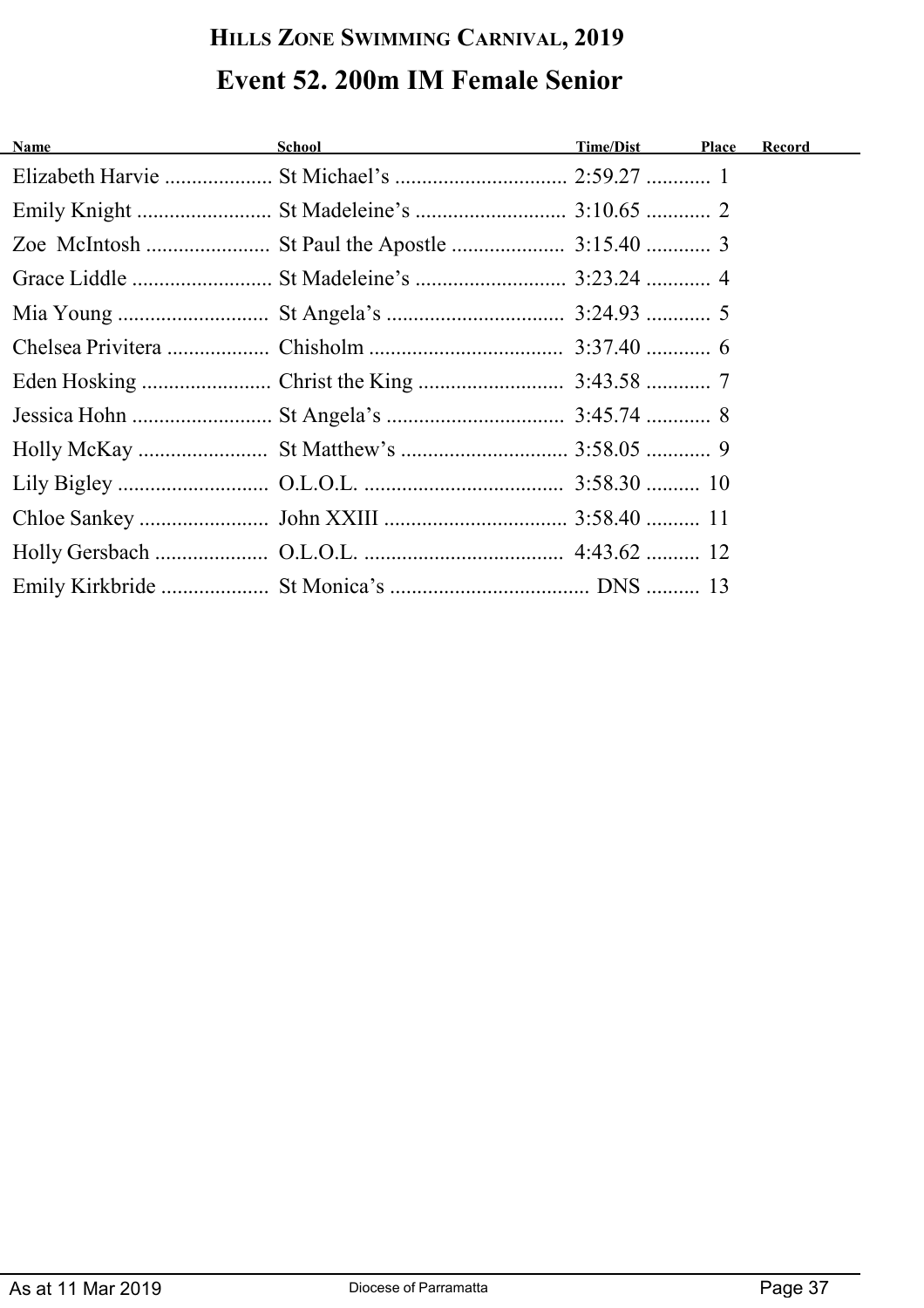# **HILLS ZONE SWIMMING CARNIVAL, 2019 Event 53. 4x50m Relay Male Junior**

| Name | School and the second second second second second second second second second second second second second second second second second second second second second second second second second second second second second seco | Time/Dist Place Record |  |
|------|--------------------------------------------------------------------------------------------------------------------------------------------------------------------------------------------------------------------------------|------------------------|--|
|      |                                                                                                                                                                                                                                |                        |  |
|      |                                                                                                                                                                                                                                |                        |  |
|      |                                                                                                                                                                                                                                |                        |  |
|      |                                                                                                                                                                                                                                |                        |  |
|      |                                                                                                                                                                                                                                |                        |  |
|      |                                                                                                                                                                                                                                |                        |  |
|      |                                                                                                                                                                                                                                |                        |  |
|      |                                                                                                                                                                                                                                |                        |  |
|      |                                                                                                                                                                                                                                |                        |  |
|      |                                                                                                                                                                                                                                |                        |  |
|      |                                                                                                                                                                                                                                |                        |  |
|      |                                                                                                                                                                                                                                |                        |  |
|      |                                                                                                                                                                                                                                |                        |  |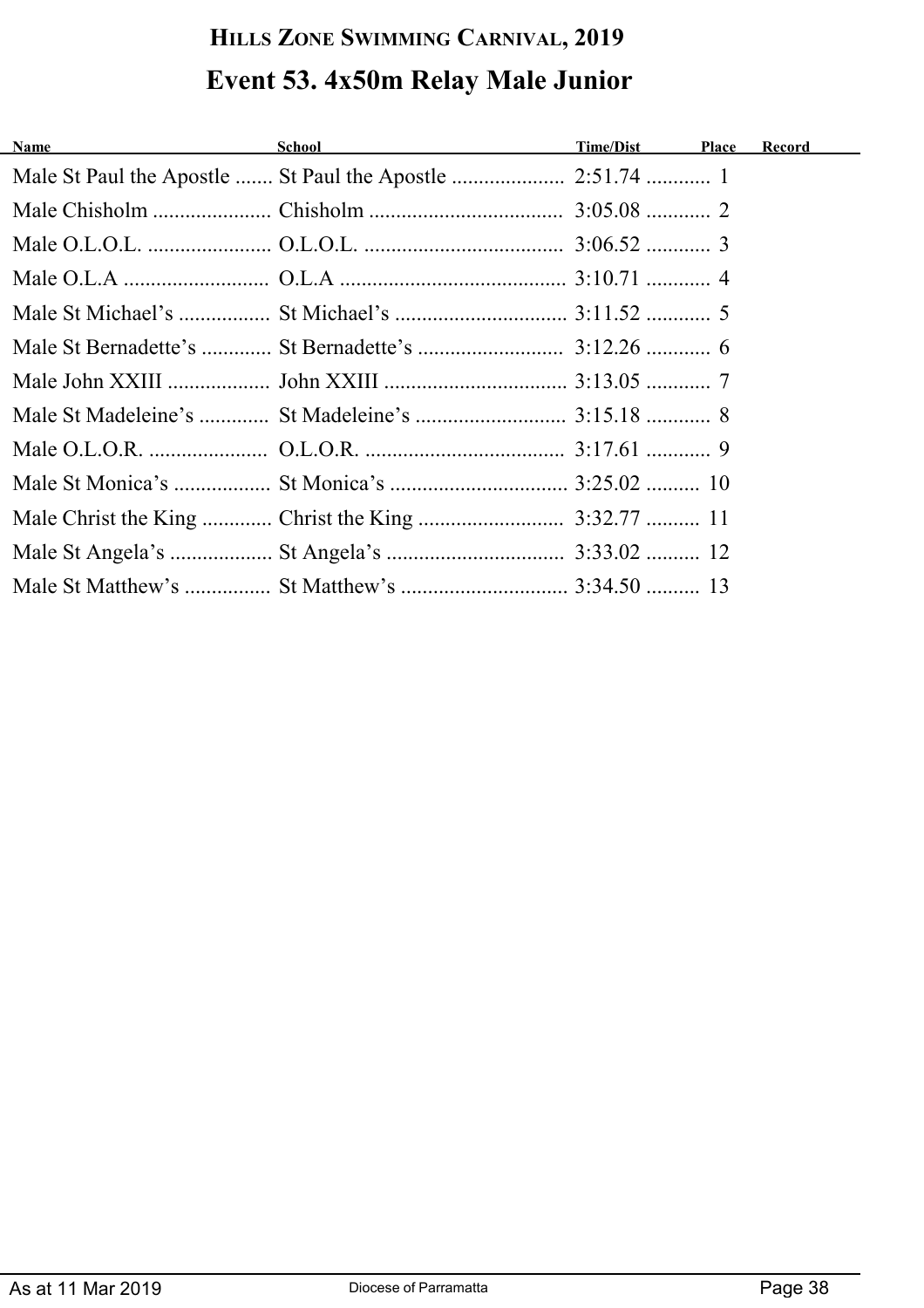# **HILLS ZONE SWIMMING CARNIVAL, 2019 Event 54. 4x50m Relay Female Junior**

| Name and the contract of the contract of the contract of the contract of the contract of the contract of the contract of the contract of the contract of the contract of the contract of the contract of the contract of the c | School and the state of the state of the state of the state of the state of the state of the state of the state of the state of the state of the state of the state of the state of the state of the state of the state of the | Time/Dist Place Record |  |
|--------------------------------------------------------------------------------------------------------------------------------------------------------------------------------------------------------------------------------|--------------------------------------------------------------------------------------------------------------------------------------------------------------------------------------------------------------------------------|------------------------|--|
|                                                                                                                                                                                                                                |                                                                                                                                                                                                                                |                        |  |
|                                                                                                                                                                                                                                |                                                                                                                                                                                                                                |                        |  |
|                                                                                                                                                                                                                                |                                                                                                                                                                                                                                |                        |  |
|                                                                                                                                                                                                                                |                                                                                                                                                                                                                                |                        |  |
|                                                                                                                                                                                                                                |                                                                                                                                                                                                                                |                        |  |
|                                                                                                                                                                                                                                |                                                                                                                                                                                                                                |                        |  |
|                                                                                                                                                                                                                                |                                                                                                                                                                                                                                |                        |  |
|                                                                                                                                                                                                                                |                                                                                                                                                                                                                                |                        |  |
|                                                                                                                                                                                                                                |                                                                                                                                                                                                                                |                        |  |
|                                                                                                                                                                                                                                |                                                                                                                                                                                                                                |                        |  |
|                                                                                                                                                                                                                                |                                                                                                                                                                                                                                |                        |  |
|                                                                                                                                                                                                                                |                                                                                                                                                                                                                                |                        |  |
|                                                                                                                                                                                                                                |                                                                                                                                                                                                                                |                        |  |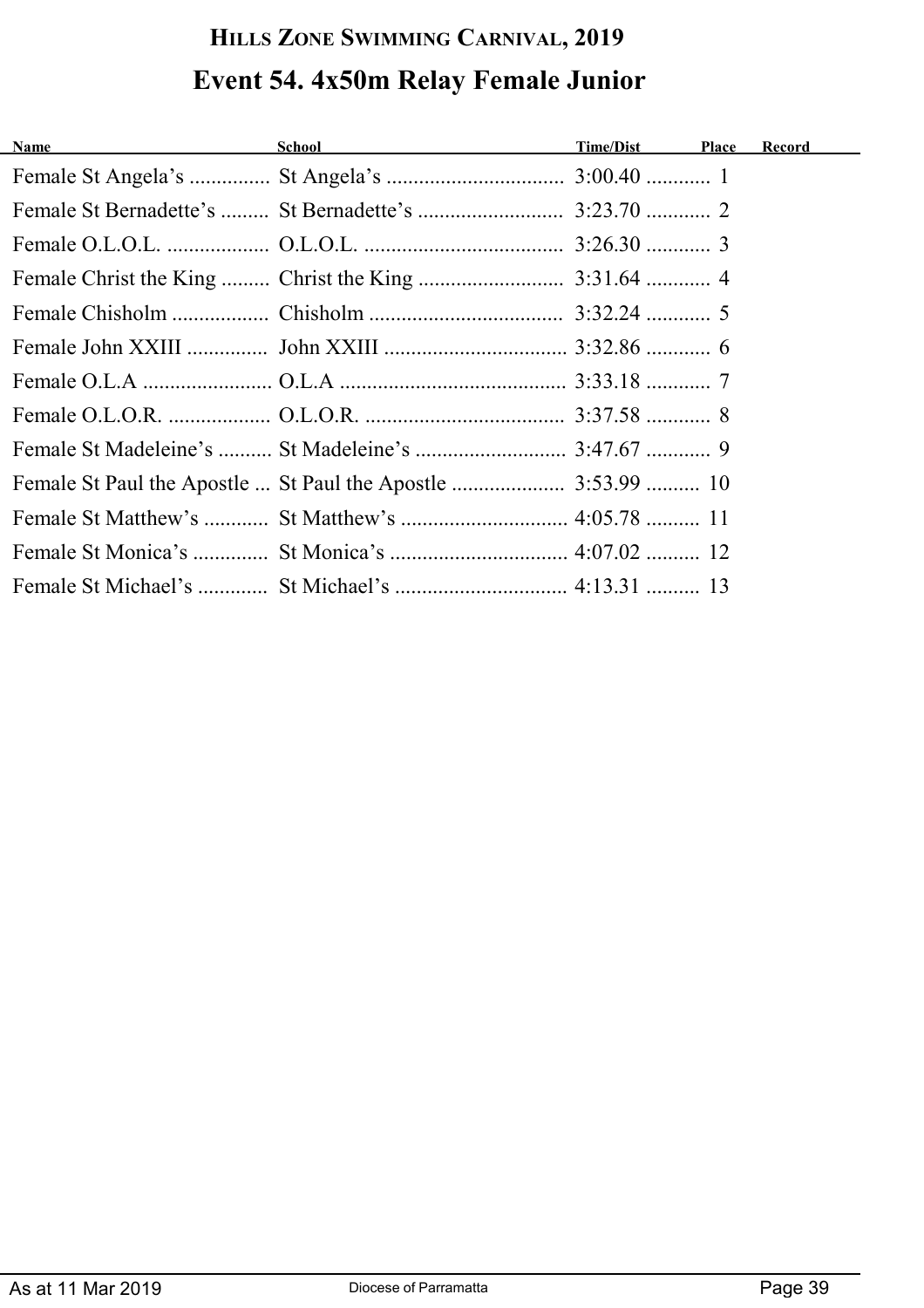# **HILLS ZONE SWIMMING CARNIVAL, 2019 Event 55. 4x50m Relay Male Senior**

| Name and the state of the state of the state of the state of the state of the state of the state of the state of the state of the state of the state of the state of the state of the state of the state of the state of the s | School and the state of the state of the state of the state of the state of the state of the state of the state of the state of the state of the state of the state of the state of the state of the state of the state of the | Time/Dist Place Record |  |
|--------------------------------------------------------------------------------------------------------------------------------------------------------------------------------------------------------------------------------|--------------------------------------------------------------------------------------------------------------------------------------------------------------------------------------------------------------------------------|------------------------|--|
|                                                                                                                                                                                                                                |                                                                                                                                                                                                                                |                        |  |
|                                                                                                                                                                                                                                |                                                                                                                                                                                                                                |                        |  |
|                                                                                                                                                                                                                                |                                                                                                                                                                                                                                |                        |  |
|                                                                                                                                                                                                                                |                                                                                                                                                                                                                                |                        |  |
|                                                                                                                                                                                                                                |                                                                                                                                                                                                                                |                        |  |
|                                                                                                                                                                                                                                |                                                                                                                                                                                                                                |                        |  |
|                                                                                                                                                                                                                                |                                                                                                                                                                                                                                |                        |  |
|                                                                                                                                                                                                                                |                                                                                                                                                                                                                                |                        |  |
|                                                                                                                                                                                                                                |                                                                                                                                                                                                                                |                        |  |
|                                                                                                                                                                                                                                |                                                                                                                                                                                                                                |                        |  |
|                                                                                                                                                                                                                                |                                                                                                                                                                                                                                |                        |  |
|                                                                                                                                                                                                                                |                                                                                                                                                                                                                                |                        |  |
|                                                                                                                                                                                                                                |                                                                                                                                                                                                                                |                        |  |